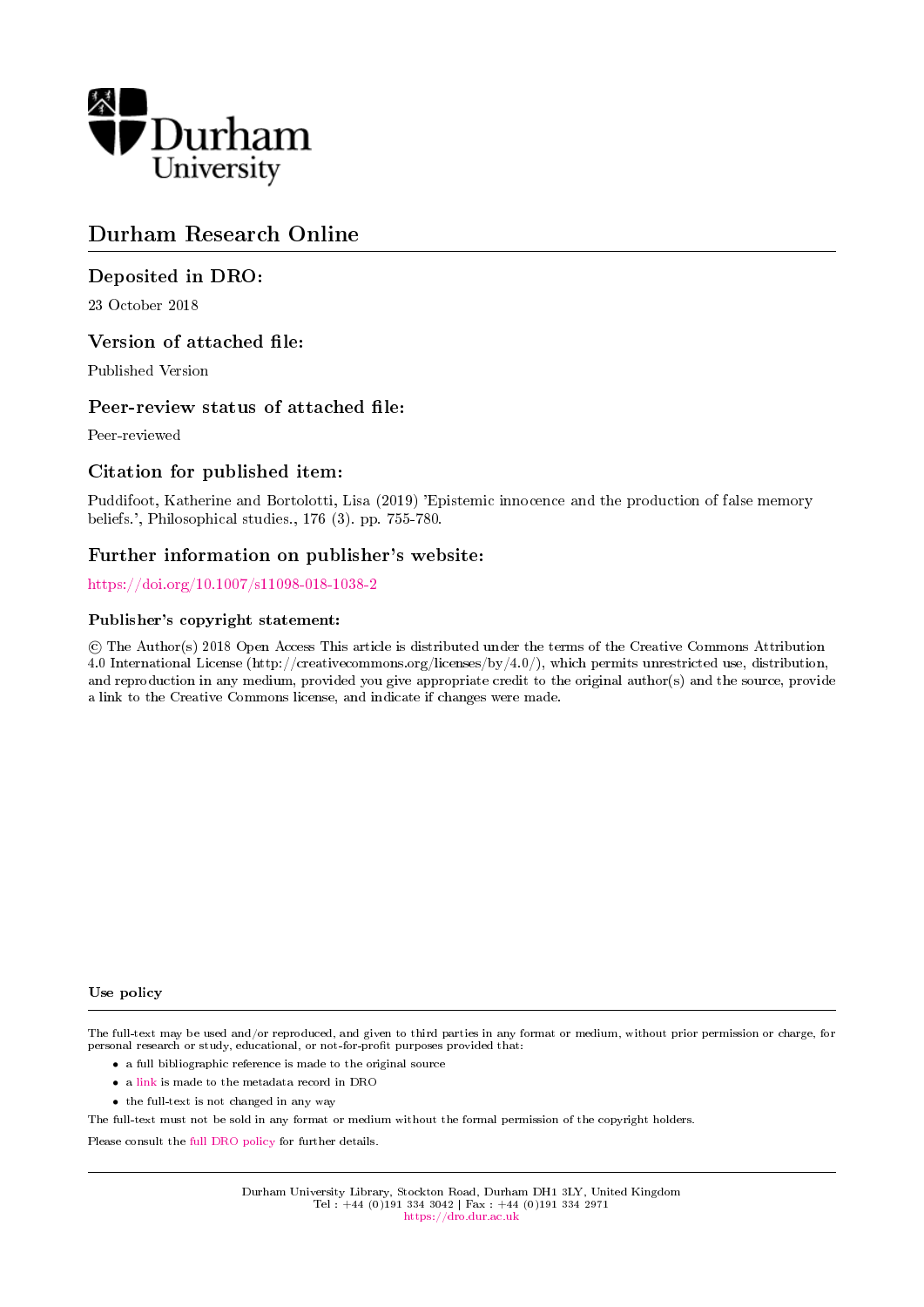

# Epistemic innocence and the production of false memory beliefs

Katherine Puddifoot<sup>1</sup> [•](http://orcid.org/0000-0002-4491-0204) Lisa Bortolotti<sup>1</sup> •

© The Author(s) 2018. This article is an open access publication

Abstract Findings from the cognitive sciences suggest that the cognitive mechanisms responsible for some memory errors are adaptive, bringing benefits to the organism. In this paper we argue that the same cognitive mechanisms also bring a suite of significant *epistemic benefits*, increasing the chance of an agent obtaining epistemic goods like true belief and knowledge. This result provides a significant challenge to the folk conception of memory beliefs that are false, according to which they are a sign of cognitive frailty, indicating that a person is less reliable than others or their former self. Evidence of memory errors can undermine a person's view of themselves as a competent epistemic agent, but we show that false memory beliefs can be the result of the ordinary operation of cognitive mechanisms found across the species, which bring substantial epistemic benefits. This challenge to the folk conception is not adequately captured by existing epistemological theories. However, it can be captured by the notion of epistemic innocence, which has previously been deployed to highlight how *beliefs* which have epistemic costs can also bring significant epistemic benefits. We therefore argue that the notion of epistemic innocence should be expanded so that it applies not just to beliefs but also to cognitive mechanisms.

Keywords Memory - Epistemic benefits - Adaptiveness - Epistemic innocence

## 1 Introduction

In this paper we focus on three types of false memory beliefs that have been identified within the cognitive science literature, and on the cognitive mechanisms that produce those mental representations. Our discussion focuses on false memory

 $\boxtimes$  Katherine Puddifoot

<sup>1</sup> Department of Philosophy, University of Birmingham, Birmingham, UK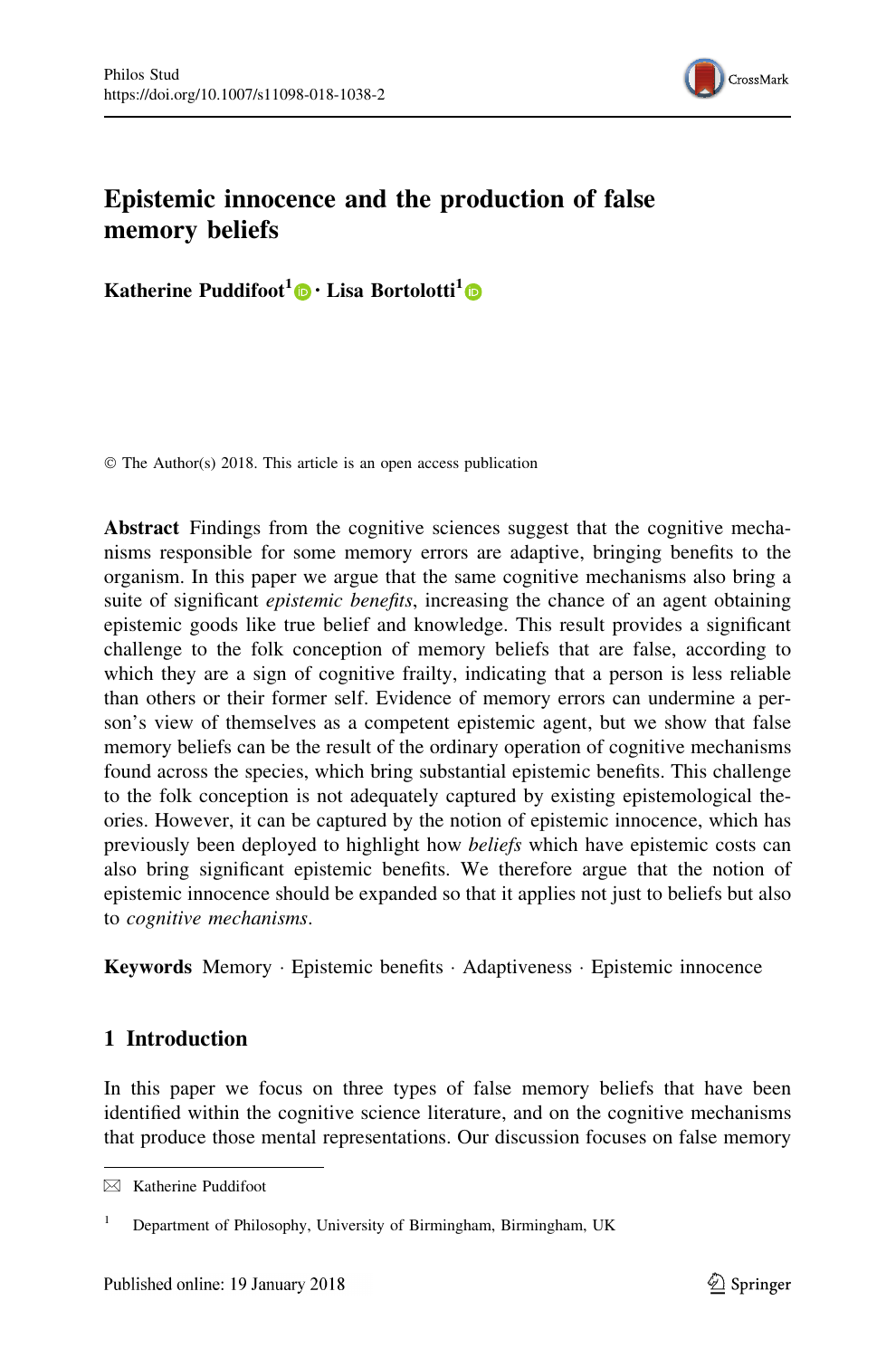beliefs rather than false memories *simpliciter*. This is an important distinction because someone could have a true memory that x happened but have false memory beliefs about x. For example, a person with Alzheimer's disease might correctly remember that an event happened, but falsely believe that it happened yesterday when it actually happened 30 years ago. There could be multiple cognitive mechanisms leading to the formation of any memory belief, including those leading to memory simpliciter and those that produce beliefs about the memory. The scope of our discussion includes all of these mechanisms because they all contribute to the production of memory beliefs and our aim is to show that there can be epistemic benefits associated with the possession of the cognitive mechanisms that lead to the production of the false memory beliefs.

One common example of the type of memory error that is discussed in the cognitive sciences is produced by imagination inflation: people who imagine an event that never occurred subsequently falsely recall that the event did occur. Another example is the *Deese–Roediger–McDermott* (*DRM*) effect: after having studied a list of words, people falsely believe that items were on the list that were absent but are semantically related to words that were on the list. The postinformation effect is a further example: people seemingly remember details of an experienced event. They did experience the event (e.g., a car accident), but not the detail in question (e.g., the car bumping onto something), which they have learnt about from other sources at a later stage (e.g., a witness mentioned it in the police report) and incorporated into their memory belief.

Here we want to focus on the *benefits* associated with the production of the three types of false memory beliefs.<sup>1</sup> The potential benefits of false memory beliefs have received some attention in the psychological literature, especially in Daniel Schacter's work:

While it is tempting to conclude that memory distortions point to fundamental flaws in the nature or composition of memory, a growing number of researchers have argued that, to the contrary, many memory distortions reflect the operation of adaptive processes – that is, processes that contribute to the efficient functioning of memory, but as a consequence of serving that role, also produce distortions. (Schacter et al. [2011](#page-26-0), page 467)

In previous discussions, researchers have tended to focus on the psychological or biological benefits associated with certain types of false memory beliefs (see for instance Boyer  $2008$ ; Sutton  $2009$ ; Fernandez  $2015$ ), that is, on how certain types of false memory belief can improve the agent's wellbeing and good functioning, or increase her genetic fitness in some environment. More recently, some epistemic benefits of have also been associated with false memory beliefs (see for instance,

 $<sup>1</sup>$  Some beliefs are based on memories that are inaccurate in some respect but have a kernel of truth.</sup> Other beliefs are based on memories that are wholly fabricated. For example, a woman could falsely remember that she met her father in a café on the High Street when she actually met him on South Street. Her belief contains some accurate information as she met her father in a café. Alternatively, she could falsely remember that she met her father in a café on the High Street when she never met her father. Her belief does not contain any accurate information. Under some circumstances it is important to distinguish these two types of memory beliefs. For our current purposes, however, this distinction is not important. We shall discuss both types of memory belief under the rubric of false memory belief.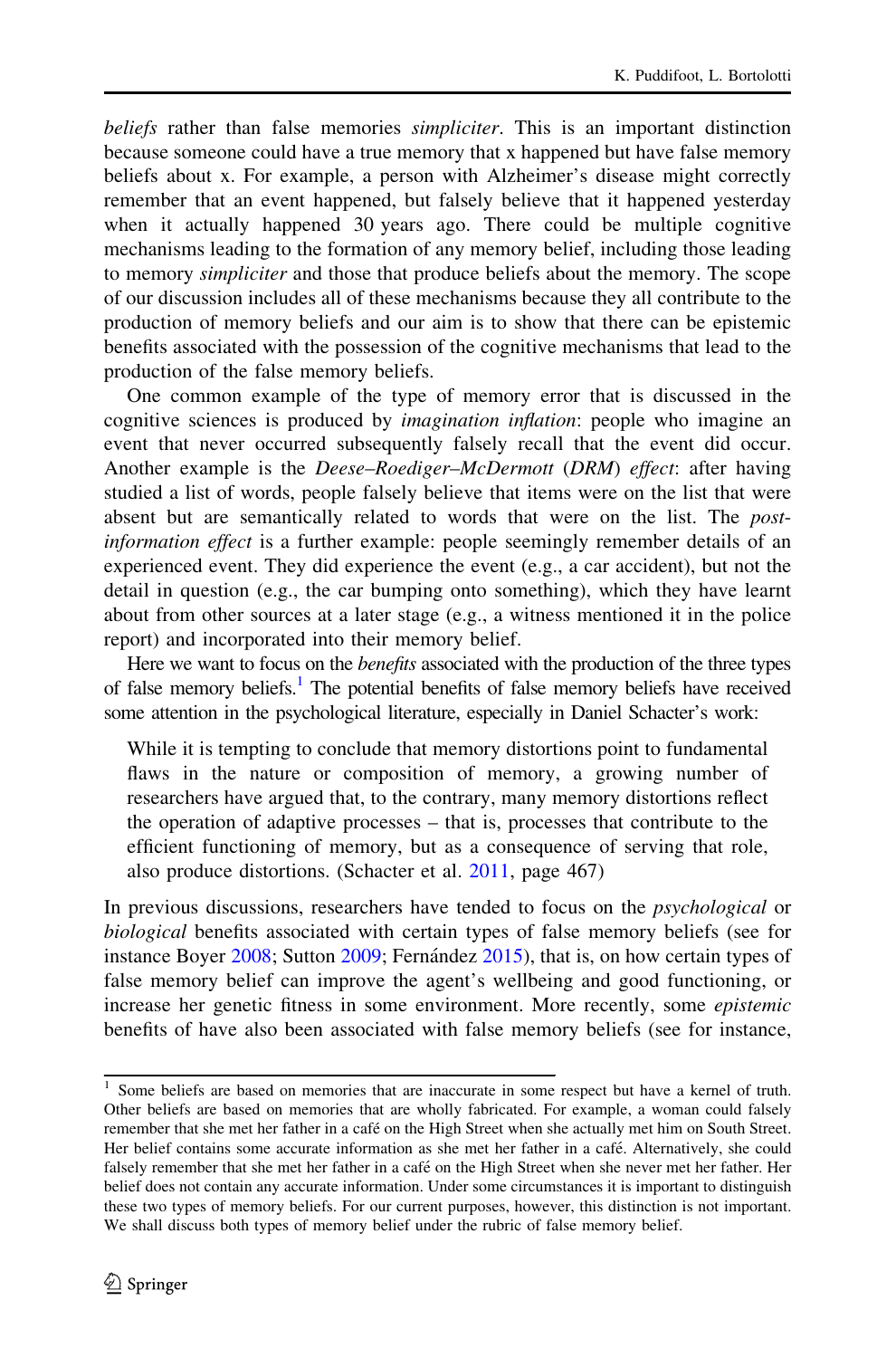McCarroll  $2017^2$  $2017^2$ ; Bortolotti and Sullivan-Bissett forthcoming). The focus in the latter project is to identify ways in which false memory beliefs are associated with features of human cognition that improve the chance of an agent achieving epistemic goals, including acquiring new true beliefs; retaining and using relevant information; increasing the coherence of a set of beliefs; and gaining understand $ing<sup>3</sup>$  Our main task in this paper is to establish that there are frequent, systematic and varied epistemic benefits associated with the operation of the cognitive mechanisms that are implicated in the production of certain types of false memory beliefs. Moreover, these epistemic benefits occur in the absence of any epistemic benefits of specific memory beliefs.

In particular, we identify a class of cases in which agents have cognitive mechanisms that produce false memory beliefs, and the mechanisms could easily be characterised in terms of the epistemic costs associated with the memory beliefs. For our purposes in this paper, we adopt a broad understanding of 'cognitive mechanism'. A cognitive mechanism is a mental operation that processes information and typically produces beliefs or belief-like states. We emphasise that, although the cognitive mechanisms we examine in this paper systematically and predictably produce false memory beliefs, they also facilitate the achievement of a suite of important epistemic goals, including goals other than the formation of accurate memory beliefs. In other words, some memory beliefs that solely or overwhelmingly bring epistemic costs are the result of the ordinary operation of cognitive mechanisms that are epistemically beneficial due to their contribution to various aspects of epistemic agency. We conclude that, due to the valuable epistemic contribution of the cognitive mechanisms, and the loss that would be incurred in the absence of the ordinary operation of the mechanisms, it is useful to acknowledge the epistemic benefits of such mechanisms as well as their costs. Our view provides a significant challenge to folk conceptions of memory errors, according to which they provide an indication of cognitive frailty. We argue that existing epistemological theories fail to reflect the epistemic benefits that we identify. For example, a reliabilist account might evaluate the reliability of the cognitive mechanisms that produce false memory beliefs on the basis of whether they reliably produce true memory beliefs. It might find that the memory mechanisms tend to produce true memory beliefs or that they tend to produce false memory beliefs. Either way, the approach would fail to capture the breadth of the phenomenon we identify: cognitive mechanisms that contribute to the achievement of various epistemic goals, including goals other than the formation of true memory beliefs. In contrast, an expanded and suitably modified notion of epistemic innocence can be used to tag the benefits of those mechanisms. We take this to show that the notion of epistemic innocence, that was previously deployed to capture the epistemic benefits associated with epistemically costly *beliefs* can also

 $2$  In the case of McCarroll ([2017\)](#page-25-0) things are actually a little more complicated. McCarroll argues that a particular type of memory, observer memories, which are commonly classified as distorted memories are not truly distorted and have epistemic benefits. Nonetheless, McCarroll argues that some mental states that are commonly taken to be distorted memories (see, e.g. Fernández [2015\)](#page-24-0) have epistemic benefits.

 $3$  The list of legitimate epistemic goals is not exhaustive here.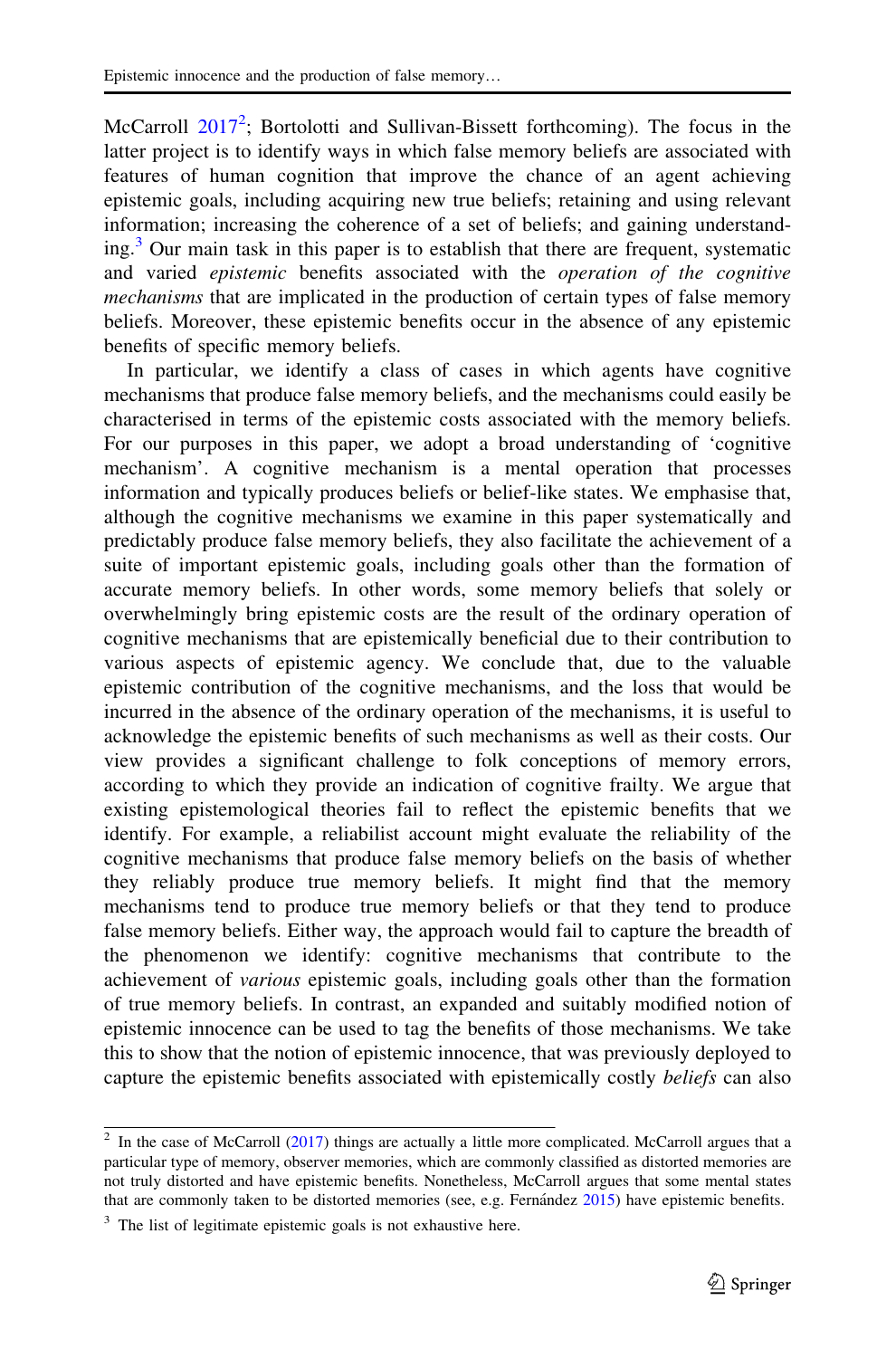<span id="page-4-0"></span>be usefully deployed to capture the epistemic benefits of the possession of epistemically costly cognitive mechanisms.

The structure of the paper is as follows. First, we show that some types of false memory beliefs that are commonly discussed in the cognitive sciences standardly bring no substantial epistemic benefits themselves but are produced by cognitive mechanisms that bring substantial epistemic benefits. To achieve this goal, we discuss each of the three types of false memory belief already introduced in this section (DRM illusion, imagination inflation, post-event information effect). There are epistemic costs associated with each of the illusions, but there are also significant epistemic benefits to the possession of the mechanisms responsible for those illusions, and the benefits of the mechanisms can occur in the absence of any benefits of the memory beliefs. We then argue that existing epistemological theories cannot capture this important and robust phenomenon. Finally, we show how an expanded notion of epistemic innocence can usefully achieve this goal.

## 2 The Deese–Roediger–McDermott illusion

This section begins the project of showing that there while there are epistemic costs associated with the possession of cognitive mechanisms that produce specific false memory beliefs there are also significant epistemic benefits. A feature of human cognition is epistemically beneficial if it improves the chance of an epistemic agent forming true beliefs or achieving some other epistemic goal. On the other hand, it is epistemically costly if it reduces the chance of an epistemic agent forming true beliefs or achieving some other epistemic goal. Let us begin, then, by considering how the cognitive mechanisms responsible for the *Deese–Roediger–McDermott* (DRM) illusion can be viewed as epistemically costly but also bringing significant epistemic benefits. To achieve this goal we first need to provide more details about the phenomenon.

## 2.1 The Phenomenon of the DRM illusion

In the DRM experimental paradigm (developed by Deese [1959](#page-24-0), and revised by Roediger and McDermott [1995](#page-25-0)), participants are presented with a list of words to study, e.g. baker, butter, filling, brown, dough, grain, flour, knife, wheat, old, and then they are asked to recall the items on the list. Participants systematically and predictably claim that there were words on the list which were not there but are semantically related to words that are on the list: this phenomenon has become known as the DRM illusion. For example, those who studied the list just presented frequently recalled having studied the word *bread* that was absent from the list.<sup>4</sup> Asked about whether they could mentally re-experience studying the words or

<sup>&</sup>lt;sup>4</sup> Participants presented with six lists falsely recalled studying words that are semantically related to the list words 40% of the time. This is the same rate at which participants recalled words that were present, but located in the middle rather than at the beginning or the end of the list. When the number of lists was increased to sixteen, and the number of words in the lists increased slightly, participants falsely recalled unstudied words 55% of the time.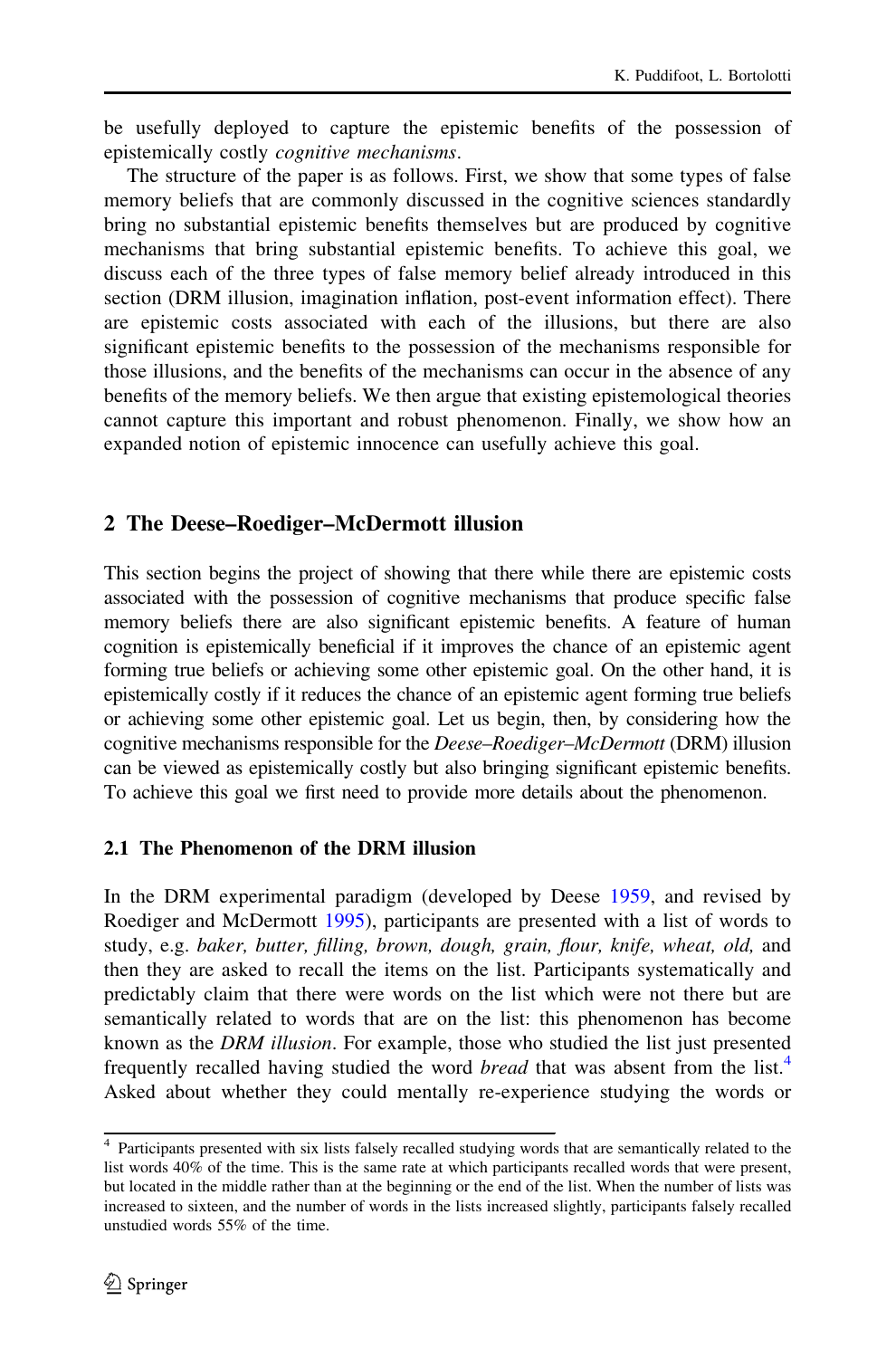<span id="page-5-0"></span>merely knew that they had studied such words, participants indicated that they could mentally experience studying the words, although they had not previously studied them.<sup>5</sup> Questions are often raised about whether phenomena discovered in the lab are also found in a naturalistic setting, but in this case there are studies suggesting that evidence of false recall on DRM is correlated with memory distortions found outside the experimental setting (Gallo [2010](#page-24-0)). For example, participants with higher level of false recall on the DRM are more likely than controls to provide inaccurate details about where they were when they heard about an important event (e.g., the O.J. Simpson trial) if they were asked a few months after the event (Platt et al. [1998\)](#page-25-0). Thus, there is reason to think that individuals who are subject to the DRM illusion are also susceptible to forming false memory beliefs due to the operation of the effect out of the lab.

## 2.2 Epistemic costs of the DRM illusion

The DRM illusion brings epistemic costs. A person who is subject to the illusion inaccurately represents reality and lacks self-knowledge. Take Sylvia who is shown the list of words mentioned above: baker, butter, filling, brown, dough, grain, flour, knife, wheat, and old. She makes the common error of believing that the word bread was on the list. She positively affirms that she can re-experience seeing the word rather than merely knowing that she saw it. She has a false memory and misrepresents the past. The false memory leads her to have a false belief about the words that she actually studied.

## 2.3 Epistemic benefits of cognitive mechanisms underpinning the DRM illusion

In a standard case we can suppose that the person who is subject to the DRM illusion gains no further epistemic benefits as a result of forming this false memory belief. Sylvia does not gain any advantage as a result of falsely believing that bread was on the list. However, the cognitive science literature suggests that there are significant advantages associated with the possession of the cognitive mechanisms responsible for the DRM illusion.

[A]ssociative processes provide structure and organization that aids memory performance, and gist-based processes support retention of themes and meanings that facilitate generalization and abstraction. (Schacter et al. [2011,](#page-26-0) p. 469)

Given the best explanations of the DRM illusion, the cognitive mechanism has an adaptive function. In this section we show that on the same explanations the mechanisms also facilitate the achievement of some significant epistemic goals.

 $\frac{5}{10}$  In a follow-up study, Payne et al. [\(1996](#page-25-0)) replicated Roediger and McDermott's results with a 24-hour gap between exposure to the lists and recall.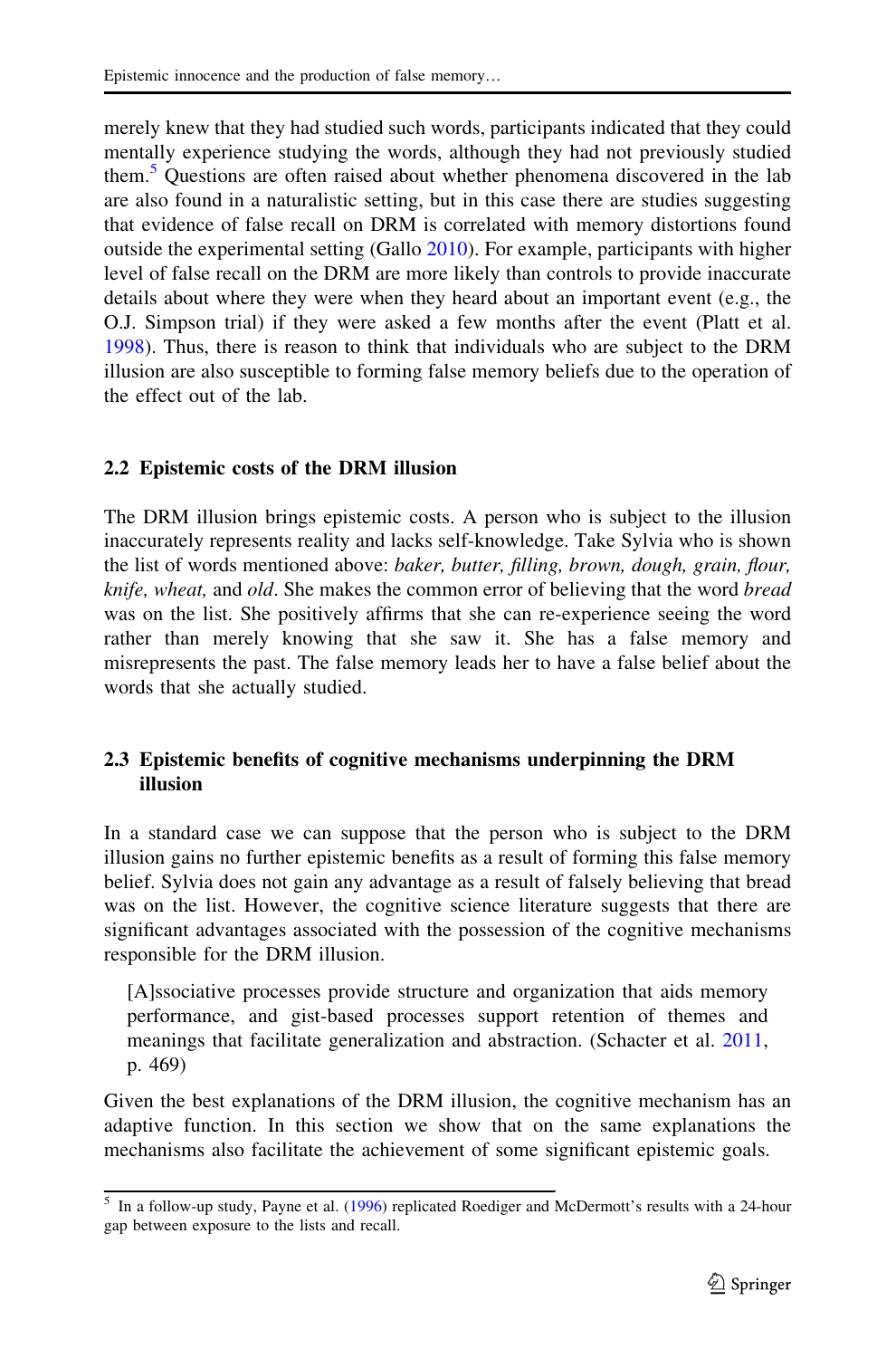According to one explanation, when participants read (or hear) a list of words, they automatically think of other words with associated meanings. So, to return to the earlier example, when the words baker, butter, filling, brown, dough, grain, flour, knife, wheat, and old are read (or heard), the concept bread is also activated. The activation of the associated concept is responsible for people claiming that they can ''re-experience'' the event of studying the word. What they re-experience, on this view, is the concept being activated.<sup>6</sup> On this explanation, the DRM illusion is a by-product of an adaptive feature of human cognition, namely the associative nature of cognitive structures that facilitate ''inferences'' (Roediger and McDermott [2000\)](#page-25-0).

When it is argued that associative mechanisms facilitate inferences, it is not meant that they facilitate *careful inferential reasoning*. Instead, it is meant that the mechanisms lead to the triggering of thoughts that are semantically related to items that are encountered in thought or action. The ordinary operation of associative processes can be extremely useful in navigating the environment. Items become associated with each other through associative learning, via exposure to items that are spatio-temporally co-located. As a result, the associations often reflect environmental regularities. The cognitive systems underpinning memory lead to the triggering of thoughts about items related to target items that have been encountered, facilitating predictions about items that are likely to be found in an environment and the correct identification of items that are likely to be present.

This point can be illustrated by considering Schacter et al.'s ([2011\)](#page-26-0) discussion of contextual associations. Contextual associations are associations between items that typically occur together in a context. The following experiment measured contextual associations. Experimental participants occupied an office for 10 min and were then required to recall the items in the office. It was found that they systematically falsely recalled items that they had not encountered but which are typically found in an office setting (Brewer and Treyens [1981](#page-24-0)). The participants displayed the DRM illusion seemingly as a result of making an association between items that typically co-occur in an office context.

It can be epistemically useful to make contextual associations. If you are in a new workplace, for example, associating the items that you encounter with other items that you are likely to encounter, because they are frequently found in offices, will enable you to predict what you are likely to find in the novel environment. Making such contextual associations will often lead you to *successfully predict features of a* new environment and adopt accurate beliefs about items likely to be found in that

<sup>6</sup> There is an important question regarding whether the DRM illusion captures semantic or episodic memory. Because the task requires recalling items from a list it seems to appeal to semantic memory, however, participants who claim to be able to ''mentally re-experience'' viewing words could be interpreted as appealing to episodic memory. The explanation of the DRM illusion in terms of associative processing provides reason to doubt that episodic memory underlies participants' responses. The associative processing explanation suggests that participants who report being able to ''mentally reexperience'' studying an unstudied word are actually recalling the activation of a concept. The recollection of the activation of the concept does not amount to a recollection of an incident in a person's life so does not seem to involve episodic memory. Due to concerns of this type our discussion focuses on the epistemic benefits of the mechanisms responsible for producing the DRM illusion while remaining neutral about the type of memory that is involved. Thanks to an anonymous reviewer for help with this point.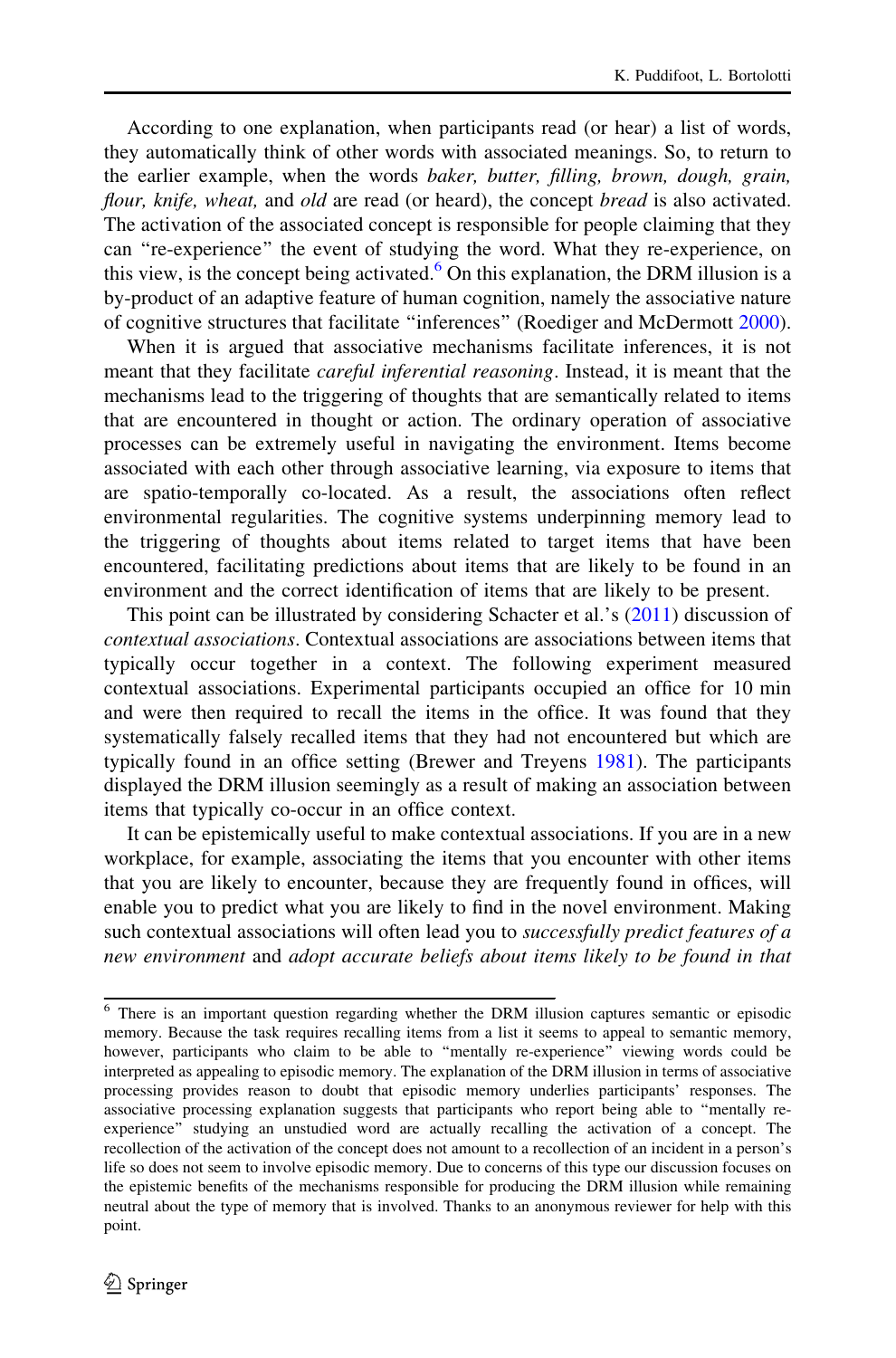environment. The activation of the contextual associations can therefore positively contribute to the achievement of epistemic goals, facilitating successful predictions and accurate beliefs about the environment, which count as significant epistemic achievements. If the DRM illusion is underpinned by the ordinary operation of associative mechanisms, it is the result of the operation of cognitive mechanisms that facilitate the achievement of significant epistemic goals.

A second explanation of the DRM effect is that people form gist representations of the items that they study as well as verbatim representations with the exact details of items on the list (Brainerd and Reyna [2002\)](#page-24-0). The gist representation summarizes the common theme found in the list. For example, when presented with the words baker, butter, filling, brown, dough, grain, flour, knife, wheat, old, people form a gist representation, for example, bread-related items. Distortions occur when people attempt to fill out the details of the list on the basis of the gist-representation. They list items that fit the common theme found in the list, including also items that were not on the original list. At this point, a person might, for example, take the gist representation bread-related items and infer, consciously or unconsciously, that bread was included in the list.<sup>7</sup>

Gist-based processing is credited with numerous benefits. It enables memory systems with only limited storage capacity to preserve relevant information economically (Schacter et al. [2007\)](#page-25-0), in compact event records (Schacter et al. [2011\)](#page-26-0). As details fade, the compact, abstract, gist-based representation (e.g. bread-related items) remains. The information that remains can be used in abstract thinking, inference, and convergent thinking. Imagine, for example, that Antonia has been handed a shopping list by her partner and asked to pick up the items from the shop on the way home from work. On the list are butter, eggs, baking powder and flour. Antonia forms an abstract "gist" representation of the list: *ingredients for a cake*. On the basis of this abstract representation, she concludes that her partner plans to bake a cake for after dinner. Antonia accidentally leaves the shopping list at work and ends up going shopping without it. She might falsely recall that some cake ingredients (e.g. sugar) were on the list when they actually were not. Nonetheless, as a result of possessing the cognitive mechanism underlying gist-based recall, she will

<sup>7</sup> On the gist-based explanation of the DRM illusion it is more difficult than on the associative explanation to explain why participants claim to be able to ''mentally re-experience'' studying an unstudied word. This could be viewed as a point in favour of the associative view. However, it has been found that it is possible induce false memories that have a vivid phenomenology, that are characterised as ''mentally re-experienced'', by repeatedly presenting different words with the same meaning (Reyna et al. [2016\)](#page-25-0). This suggests that gist representations can be implicated in the production of false memories that involve being able to mentally re-experience; through strengthening the gist representation it is possible to induce participants to falsely believe that they can ''mentally re-experience'' a word. Further work is required to identify precisely how this process works.

One plausible explanation of what happens when a person falsely remembers items to be on the list, that is fitting with the gist-based explanation, is that participants who claim to be able to ''re-experience'' studying an unstudied word recall the experience of filling out the details of the gist representation. Under such conditions it is inappropriate to say that the participants recall an experience of reading the unstudied word. For this reason, we might deny that the participant has a false episodic memory of studying the word. However, the participant would nonetheless have a false memory belief; a false semantic memory belief about the words that were on the list. Thanks to an anonymous reviewer for help with this point.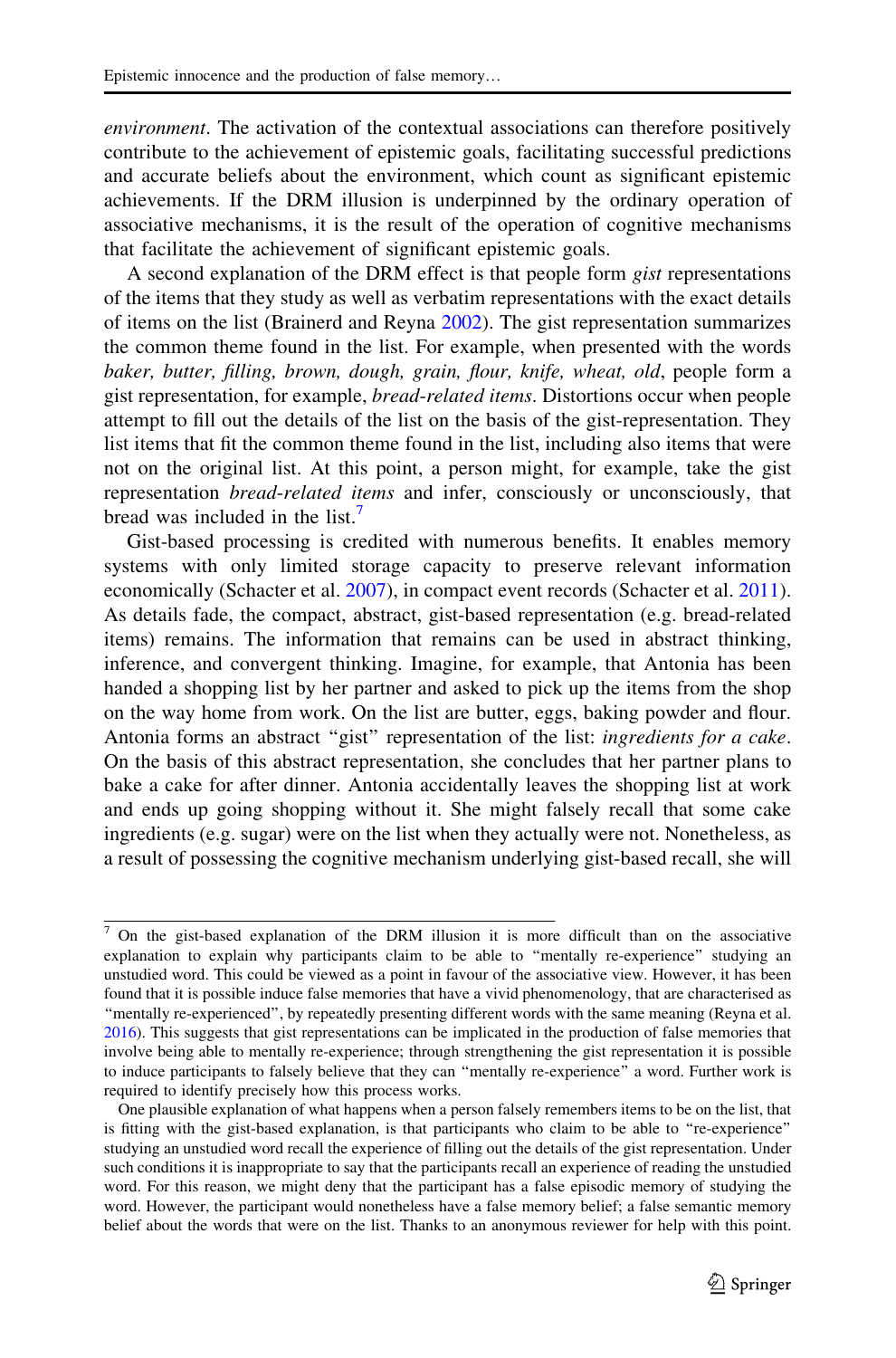have gained the benefits of being able to remember that her partner wanted her to buy cake ingredients even after the verbatim record of ingredients has faded from her memory. She can infer that her partner is going to bake a cake and that she needs to get butter, eggs, baking powder and flour, and make other useful inferences on the basis of the gist representation.

What this example illustrates is that if the DRM illusion is the result of the formation of a gist-based representation, then it is underpinned by a cognitive mechanism that has significant benefits, in terms of enabling *retention of key* information after the memory of specific items or events has faded, enabling inferences from known to unknown facts, and supporting the making of broad associations which is a component of creativity. All of these benefits have implications for the achievement of epistemic goals. The acquisition and retention of key information to guide thought and action is an epistemic goal. The ability to make an inference from known to unknown facts is an epistemic achievement, enabling new true beliefs to be formed on the basis of existing knowledge. Meanwhile the ability to draw broad connections between different things that are known can be crucial to enabling humans to engage in inference that can produce new knowledge. As the capacity to make gist representations enhances the pursuit of these goals it therefore brings significant epistemic benefits.

Under both dominant explanations, thus, the DRM illusion is the result of the ordinary operation of cognitive mechanisms that can systematically and predictably produce false memory beliefs, but have an important role to play in the achievement of some significant epistemic goals, including goals other than remembering. In other words, the cognitive mechanisms have significant epistemic benefits. These benefits can occur in the absence of benefits of the specific false memory beliefs, as can be seen in the case of Antonia. There is no benefit to falsely remembering that sugar was on the shopping list but there was nonetheless a significant epistemic benefit to the possession of the cognitive mechanism leading her to believe that it was there.

## 3 Imagination inflation

## 3.1 The phenomenon of imagination inflation

Let us now consider imagination inflation. In studies of this effect, participants who are asked to imagine an event that never occurred are more likely than participants who are not asked to imagine the event to (a) increase their confidence that the event occurred, (b) believe that they were somehow involved with the event (e.g. as a witness or protagonist), and (c) have a full blown episode of recall of the event.<sup>8</sup> Cases of imagination inflation can involve false memory belief, where a person

<sup>8</sup> Interestingly, imagining that one was involved in an event that never happened is just as likely to produce false recall of the event as seeing a doctored video of the event in which one appears (Nash et al. [2009\)](#page-25-0).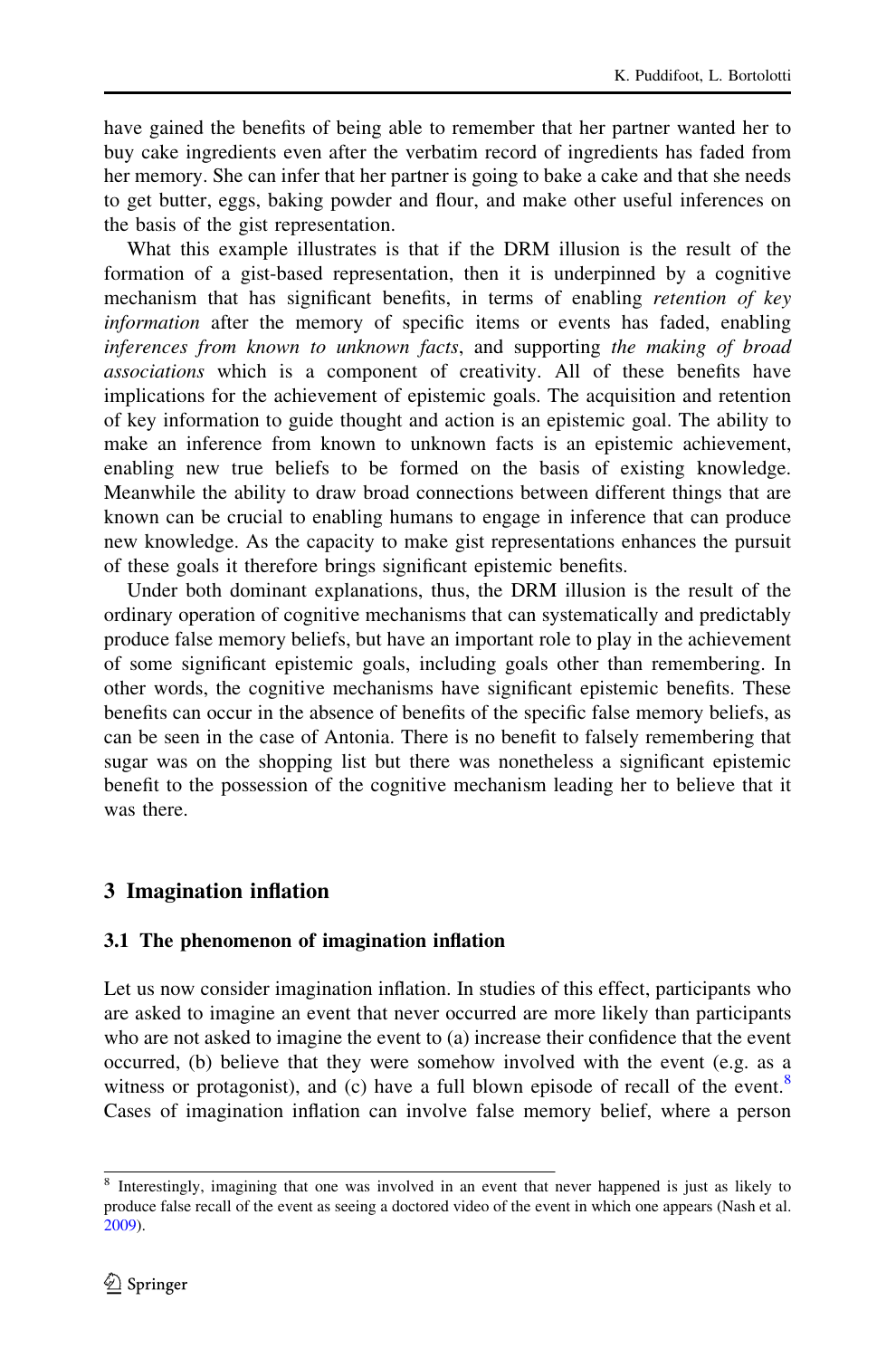<span id="page-9-0"></span>falsely recalls that an event occurred in their past as a result of imagining the event.<sup>9</sup>

#### 3.2 Epistemic costs of imagination inflation

There are substantial epistemic costs associated with imagination inflation. When people believe that they experienced an event, or details of an event, that they only imagined, they (a) suffer a failure of self-knowledge, failing to know what they actually experienced, and (b) become disposed not to respond appropriately to the available evidence about what they have actually experienced, taking what is imagined to provide evidence in support of a belief (that event x happened, or happened in way y) rather than basing their belief on experiential evidence. They become disposed to form further false beliefs that are consistent with the false memory produced as a result of imagination inflation.

Consider Jei who comes to believe that she was left in a shopping mall as a child although this event was just something she imagined. Not only does Jei have false beliefs about the past (''I was left in a shopping mall as a child'') and lack selfknowledge, but she is also likely to form further beliefs that are consistent with the false memory belief and equally fail to reflect reality. For instance, Jei might come to believe that the parent looking after her at the time must have felt really panicked and guilty.

## 3.3 Epistemic benefits of cognitive mechanisms underpinning imagination inflation

In a standard case of imagination inflation there will not be any epistemic benefit to believing that something occurred when it was only imagined. However, the dominant existing explanations of the phenomenon suggest that it is underwritten by cognitive mechanisms that subserve important epistemic goals. According to this explanation, imagination inflation is the result of a combination of factors: (1) some memory systems are recruited for both remembering the past and imagining the future (Schacter et al. [2007](#page-25-0)); (2) the nature of memory is reconstructive (Schacter et al. [2007](#page-25-0)); (3) source-monitoring is required to distinguish remembering the past from imagining the future (Garry et al. [1996](#page-24-0)). We will suggest that the close links between imagination and memory and the reconstructive nature of memory (1) and (2) also facilitate the achievement of important epistemic goals.

The explanation of imagination inflation goes as follows. There is a core or "default" network of cognitive systems that are recruited for both imagining the future and remembering the past.<sup>10</sup> These systems are activated when a person

<sup>&</sup>lt;sup>9</sup> Not all cases of imagination inflation lead to false memory beliefs. In some scenarios participants increased their confidence in the likelihood that an event occurred but not to the level at which it would be proper to say that they believed that the event occurred. Our focus is on cases where people's confidence increased to the point that it is appropriate to say that they had a belief that the event occurred.

<sup>&</sup>lt;sup>10</sup> The claim that the cognitive systems that are recruited for memory are also recruited for imagining the future is supported by fMRi studies showing common neural activation in remembering and imagining (e.g. Gonsalves et al. [2004;](#page-25-0) Kensinger and Schacter [2005](#page-25-0); Schacter et al. [2012](#page-25-0)). In addition to this, it has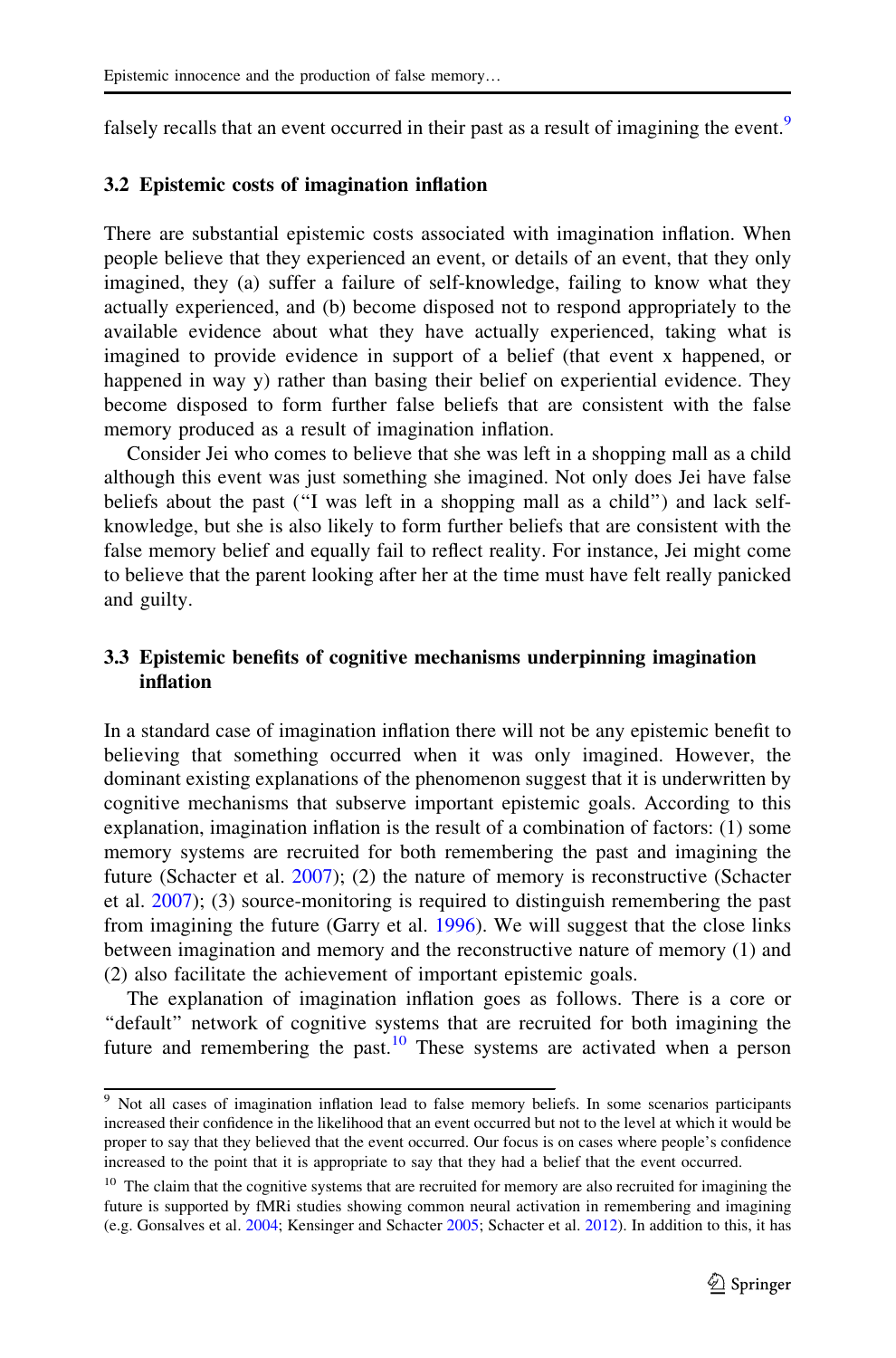imagines an event as well as when they remember the past. In both cases, information is stored in the ''default'' network. There is a source monitoring system that functions to tag the source of the information, e.g. personal experience, testimony, or imagination. However, when imagination inflation occurs the source monitoring system fails. A person imagines that an event occurred. The information is stored in the ''default network''. There is a source monitoring error. Due to the common underpinnings of memory and imagination, confusion between remembering and imagining occurs. Information that was only imagined is tagged as information from past experience. The imagining is misidentified.

In addition to this, information from memory and imagination can become combined because, according to the constructive simulation hypothesis, when we remember or imagine we rely not on complete records of discreet events but on traces of information. Such traces of information from memory and imagination are stored in the same cognitive systems. When traces of information are retrieved, they are combined, to represent an event that either happened in the past or could happen in the future (Schacter et al. [2007](#page-25-0)). When the memory system constructs memories from traces, it can combine traces of information about past events with traces of information stored as a result of imagination, resulting in imagination inflation. Take, for example, Gloria's thought, I met Tom in the park this time last year, which seems to be a recollection of a past event but is actually the result of imagination inflation. In fact Gloria met another friend, Tyra, in the park. Around the same time, Gloria imagined meeting Tom who she has not seen for some time. Traces of information about Gloria's meeting with Tyra are stored in the same cognitive system as traces of information about her imagined meeting with Tom. The traces get combined in a way that fails to accurately represent the past event, because memory constructs rather than replicates the past.

It is now possible to understand how there are epistemic benefits associated with the possession of the cognitive mechanisms responsible for imagination inflation. There are benefits in having the capacity to combine traces of information in different ways. Such a capacity enables agents to make predictions about novel future events, facilitating flexible predictions about the future that draw on a diversity of information about the past (Schacter et al. [2007](#page-25-0)). As the future does not always resemble the past, the flexibility of thought offered by such a cognitive system will often be instrumental to making accurate predictions. The close link between memory and imagination facilitates predictions about the future because memories of past episodes provide information about what might happen in the future, and imagination uses the information to simulate the future (Boyer [2008](#page-24-0)). As it is an important epistemic goal to form true beliefs about the future, it can be epistemically beneficial for memory and imagination to be so closely linked.

In sum, then, the best existing current explanations of imagination inflation suggest that some of the cognitive mechanisms underlying the phenomenon

Footnote 10 continued

been found that deficits in imagining often coincide with deficits in remembering (Kennett and Matthews [2009\)](#page-25-0).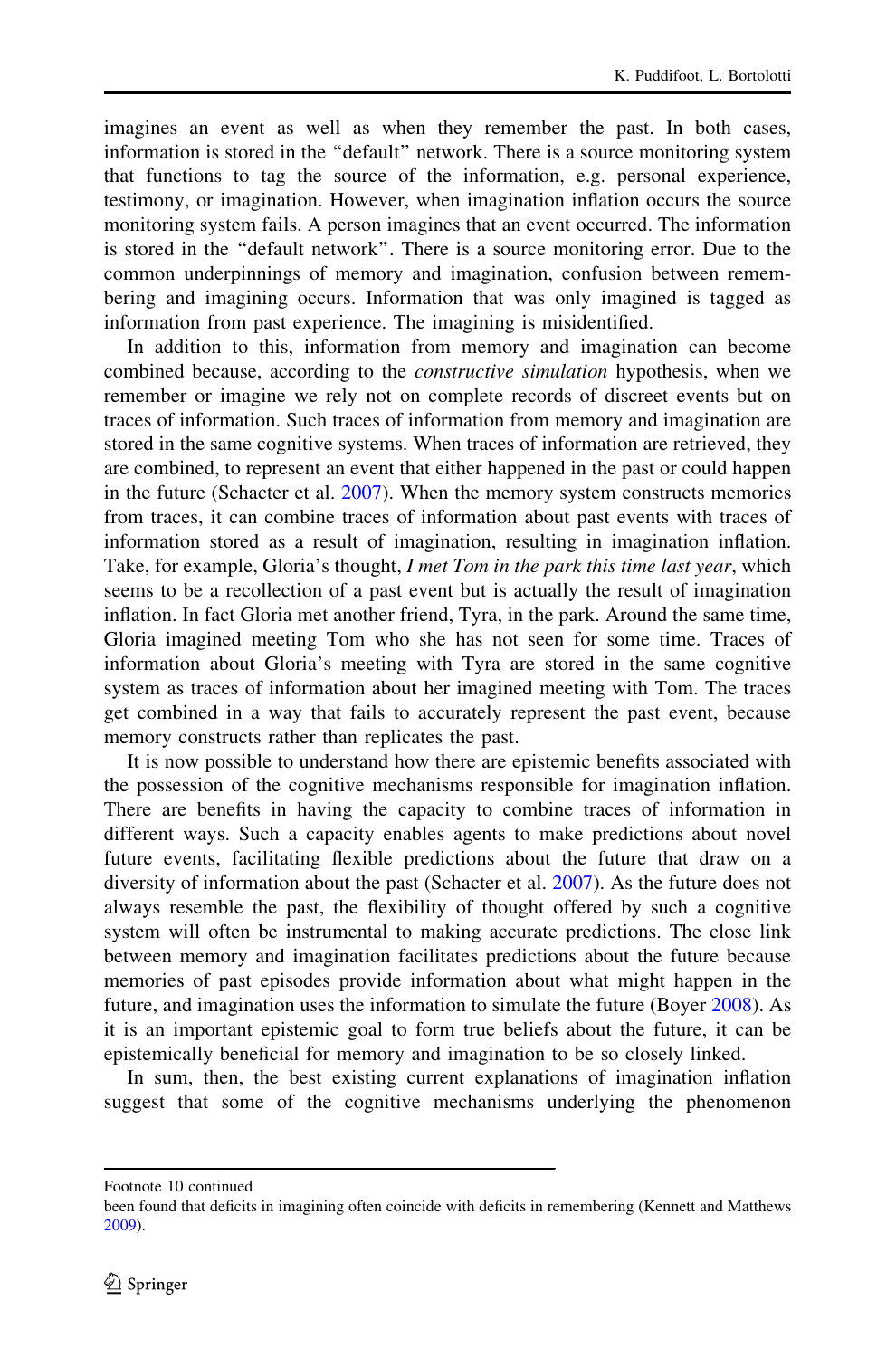<span id="page-11-0"></span>facilitate the achievement of various epistemic goals.<sup>11</sup> They enable people to successfully predict the future by thinking flexibly and to draw on a variety of sources of information. It is valuable that imagination and memory are so closely linked because memory provides an important contribution to the process of imagining what will happen in the future.

## 4 Post-event information effect

#### 4.1 The phenomenon of post-event information effect

The *post-event information* effect occurs when information encountered after an event influences people's recollection of that event (Loftus [1996\)](#page-25-0). One common source of this information is other people's testimony. The beliefs produced by the post-event information effect present a case of false memory belief even when the information provided after the event is accurate, because the person believes that they can remember details of an event that they do not remember. They only think that they remember those details due to being exposed, after the event, to further information.

A type of post-event information effect is the misinformation effect, which occurs when false information about an event influences the memory belief. The misinformation effect gives rise to a false memory belief, because it leads people to import false information about an event into a memory belief, compromising the accuracy of such belief. For example, Loftus and Pickrell ([1995\)](#page-25-0) asked participants to think and write about four events that supposedly occurred in their childhood. Three of the four events actually happened: the information about the events was accurate and had been supplied by a family member. The fourth event had not actually happened; each participant was told that she had been lost in a shopping mall as a child but she had not been. Six out of twenty-four participants falsely remembered the false event when subsequently tested. In other studies, participants were shown a clip of an event, for example, a simulated car crash (e.g. Loftus and Palmer [1974\)](#page-25-0). Afterwards, some of the participants were given additional, false information about the event that they had just seen in the clip. Participants who were given the false information were more likely than the others to have false memory beliefs about the event (e.g., falsely recalling that there was broken glass where there was none, or falsely believing that a clean-shaven man had a moustache instead).

#### 4.2 Epistemic costs of post-event information effect

There are substantial epistemic costs to the post-event information effect. People who falsely believe that they remember details of an event consequently lack self-

<sup>&</sup>lt;sup>11</sup> The source monitoring error that contributes to imagination inflation lacks systematic and predictable epistemic benefits. This does not detract from the importance of recognizing the epistemic benefits of the other features of human cognition that lead to the effect.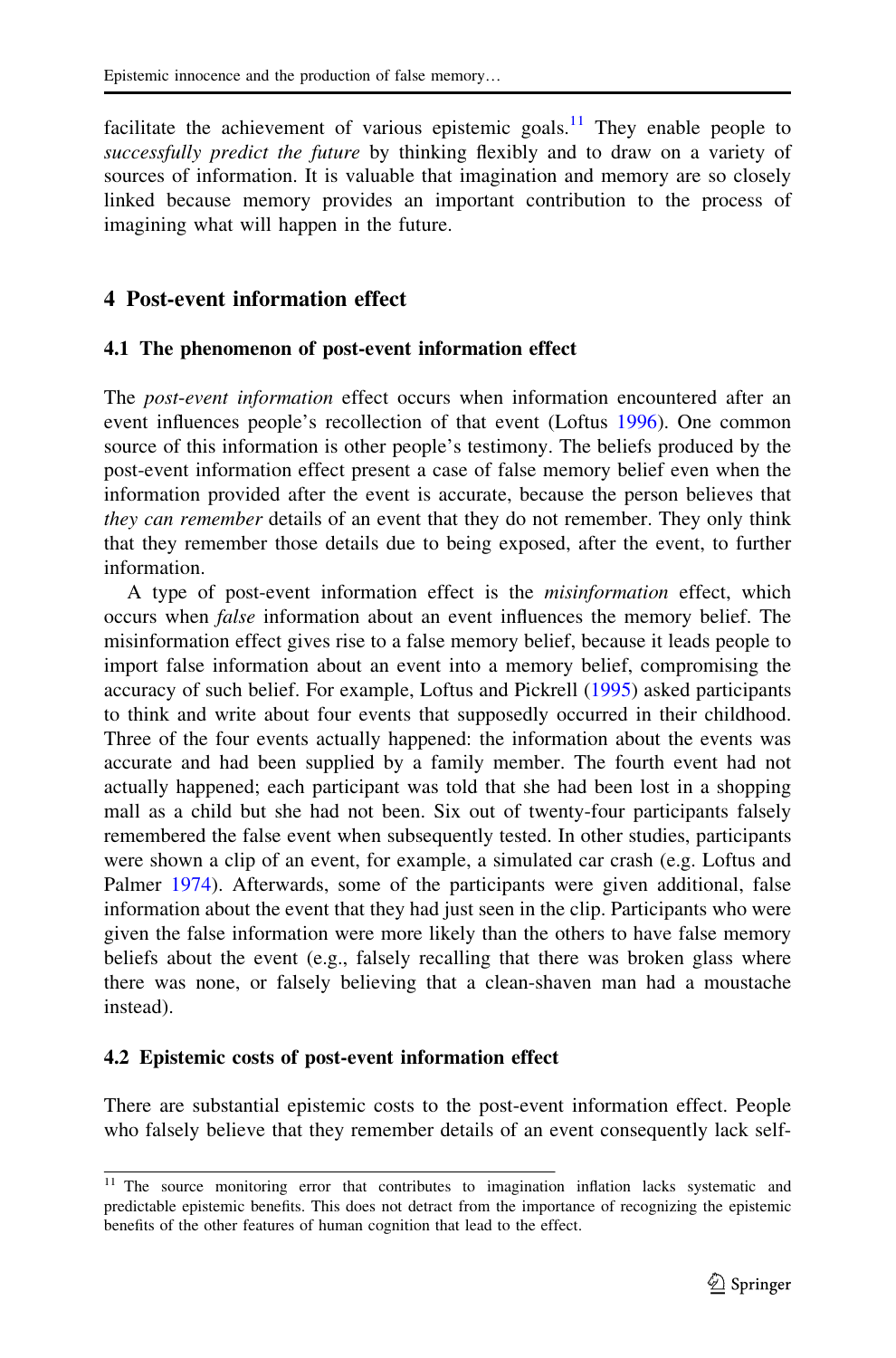<span id="page-12-0"></span>knowledge. Consider Arjun who is asked about what he remembers from a film he went to see at the cinema yesterday. Arjun provides information that comes from his friends' recount of the film and not from his own experience of it, but he sincerely claims to *remember* the information he provides.<sup>12</sup> Because Arjun is asked about what he remembers, the relevant evidence consists in the information he collected through his own experience of the film. By presenting information from testimony as something that he remembers, Arjun reports a belief that is poorly supported by the evidence available to him.

The misinformation effect has been the object of intense debate among psychologists and legal theorists because eyewitnesses and claimants in criminal trials can be susceptible to the effect (for a comprehensive overview of the vast literature see Zaragoza et al. [2007](#page-26-0)). For example, suggestive police questioning can lead to eyewitnesses believing that they remember certain things about a crime when they do not. In such a case, the eyewitness forms a belief about the crime that is poorly supported by their experience of the crime, instead reflecting information presented to them after the experience. They lack self-knowledge about what they experience. As a result, they can provide false testimonial evidence.

In general, people who are subject to the post-event information effect respond inappropriately to the evidence that they have available to them, treating the testimony provided by other people after an event as if it is memorial evidence of the event. Assuming that different weight should be given to these different sorts of evidence (testimonial and memorial), the person who misidentifies the former with the latter will make an epistemic error. The situation is of course even worse from an epistemic perspective if the person has been provided with inaccurate testimonial evidence: not only will they be likely to form false beliefs about the details of an event, but they are unlikely to recognise that they have depended upon unreliable testimony because they will believe that they remember the details.

## 4.3 Epistemic benefits of cognitive mechanisms underpinning post-event information effect

Now let us consider the best existing explanation of the post-event information effect found in the cognitive sciences, and how it suggests that there are epistemic benefits associated with the presence of the cognitive mechanisms underpinning the effect. Recent work in neuroscience suggests that the misinformation effect is the product of a process called reconsolidation (Hupbach et al. [2007](#page-25-0); Schacter et al. [2011\)](#page-26-0). When information is retrieved from memory systems, and the information is reactivated, the memory that is retrieved is in a labile state, requiring a period of

 $\frac{12}{12}$  A study undertaken by Edelson et al. ([2011\)](#page-24-0) highlights the plausibility of this example. They presented participants with a film, which they watched with other people who they thought were their peers. The participants then underwent initial testing to discover what they remembered. Then, seven days after seeing the film, participants were presented with a task to test what they remembered, but this time some participants were also given false information about the film, purportedly provided by the other people who watched the film with them. Participants who were given the false information claimed to remember features of the film described in the information but not actually contained in the film.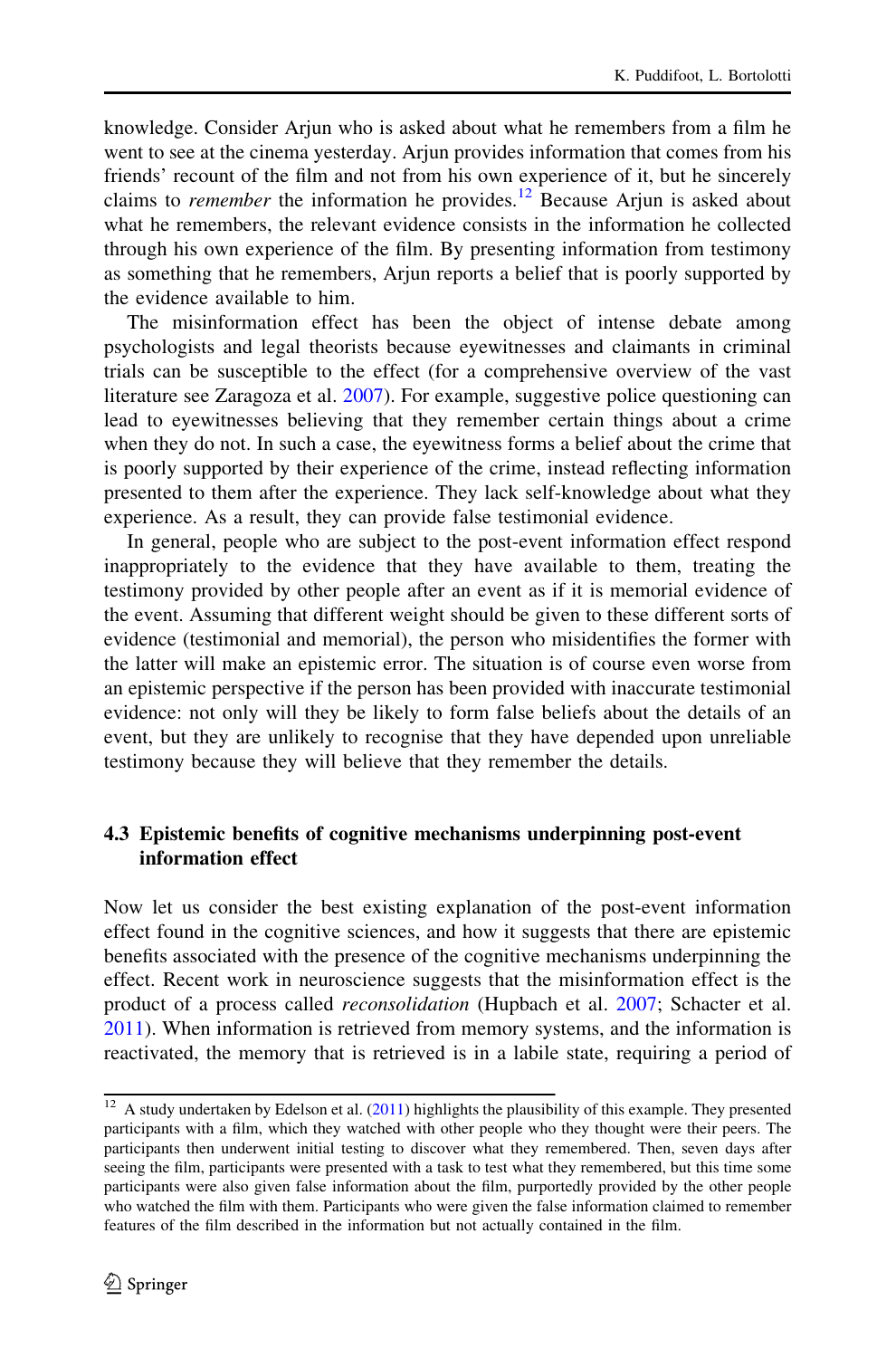stabilization, during which new information can be incorporated (Nader and Einarsson [2010\)](#page-25-0). There is a window of opportunity for the brain to alter the memory. Memories can be strengthened or weakened in this process, and the contents of memories can be updated, with new information incorporated. Reconsolidation explains the misinformation effect in the following way: when a memory relating to an event is reactivated and false information relating to that memory is available, the false information can be incorporated into the memory during the period of reconsolidation (Hupbach et al. [2007](#page-25-0); Schacter et al. [2011\)](#page-26-0).

The mechanism of reconsolidation can therefore bring the epistemic costs outlined in 3.2. but it can also bring substantial epistemic benefits. The process of reconsolidation facilitates the formation of memories that reflect the most accurate, up-to-date information. It can thus facilitate the retention of accurate information and the possession of true beliefs. Take a case in which a Johnnie has studied a book about butterflies and later watched a television programme on the same subject. A few months later Johnnie does not remember watching the television programme. He does recall that the book contained some specific fascinating information. In fact, the information was not presented in the book but in the television programme. What has happened is that while Johnnie was watching the television programme, his memory of reading the book was reactivated, there was a period in which the memory was in a labile state requiring a period of stabilization. In this window of opportunity the memory belief about reading the book about butterflies is updated to reflect the information contained in the television programme. The memory belief that the information in the book is false but it is nonetheless epistemically beneficial that Johnnie has a mechanism that updates the memory of reading the book because it enables him to recall the fascinating information, to identify butterflies correctly, and so on, even though his memory of watching the television programme has faded.

One of the uses of the tendency to update memory beliefs to reflect information encountered after an event is epistemic vigilance; the capacity of an agent to track the reliability of other agents (Sperber et al. [2010](#page-26-0)). Memory beliefs are an important source of information about other people—facilitating the prediction and explanation of other people's behavior within a particular setting by enabling recall of past episodes that are similar in some respect (Boyer [2008](#page-24-0)). The ability to combine stored information about past events with newly gathered information, changing how one recalls an event to reflect new information, allows the events stored in memory to reflect the most recent available information (ibid.).

For example, you encounter a new colleague, Josh, in the hallway at work. He might avoid eye contact and not say ''hello''. Your memory belief about this event can provide an important source of information about Josh, and, in particular, about whether he is going to be a co-operative informant about events in your workplace. However, the information that you gather during this event is limited. Later, you talk about the meeting in the hallway with another colleague, Rosa, and Rosa informs you that Josh has just found out that his father has a serious illness. The event is still going to strongly influence your judgement about Josh and your predictions about the success of future interactions with him, because you depend upon recall of past episodes to make predictions about the future. It will therefore be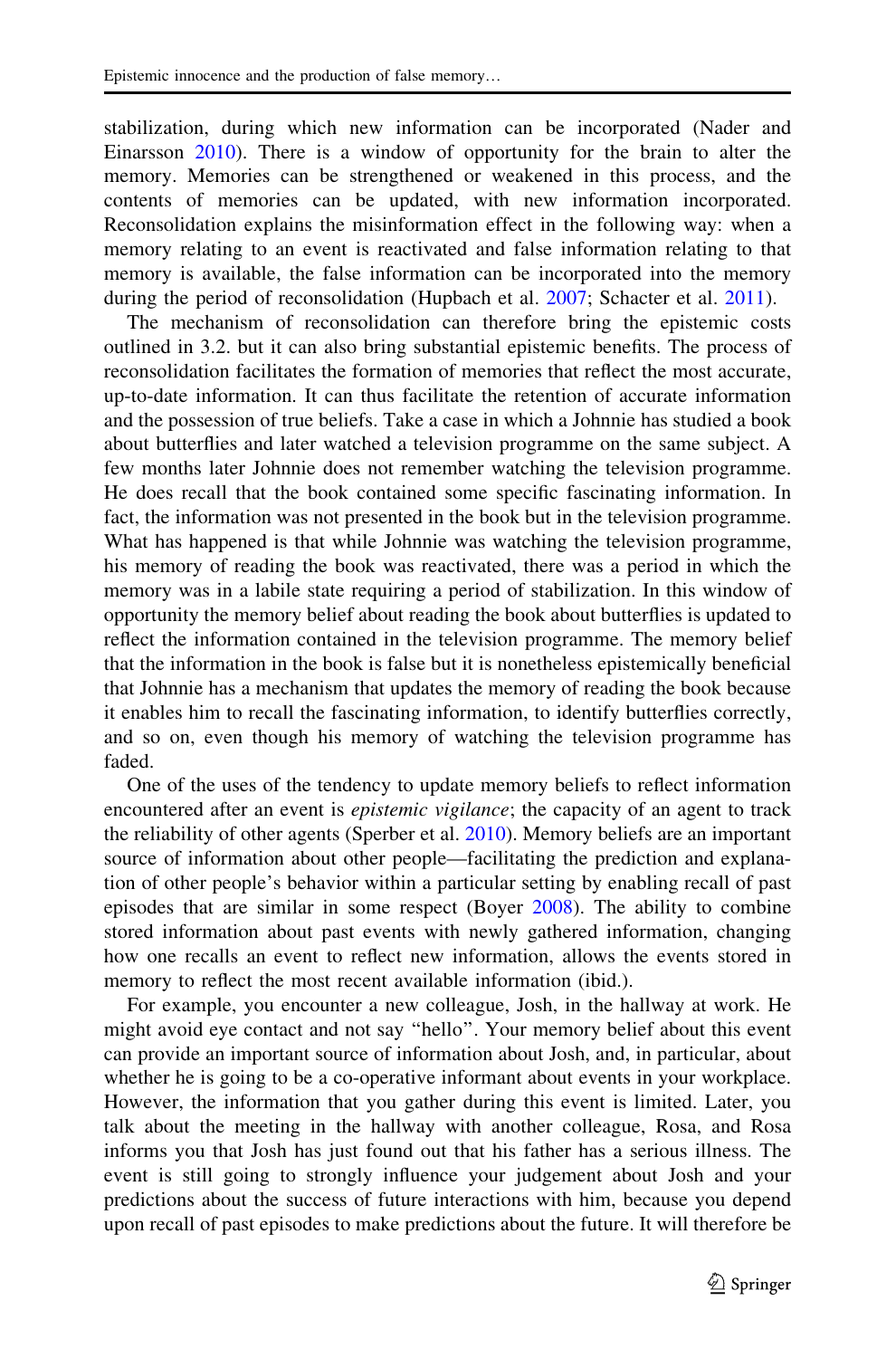beneficial for your impression of the event to reflect the most up-to-date information available to you. One way that your memory systems can facilitate this is by leading you to recall the event differently from how you initially experienced it; you might now recall that Josh seemed to you distracted or distressed. Now you recall the event in a way that better reflects the most up-to-date information that you have rather than your initial impression. Future assessments and predictions of Josh's conduct, for example, about whether he will supply information that you need for your work, can draw on your memory belief about the event while also reflecting what you found out about Josh after the event.

Given that testimony is so central to our epistemic lives, the proposed benefit of the post-event information effect is a substantial epistemic benefit. The phenomenon of people depending on others as sources of information, via testimony, is ubiquitous. As agents frequently depend on others as a source of information, they need to be able to track who is and who is not a reliable and co-operative communicator (Craig [1990;](#page-24-0) Sperber et al. [2010](#page-26-0)). If the post-event information effect allows us to make assessments of others that better track how reliable and cooperative they are, then it will bring substantial epistemic benefits. It will increase the chance that we identify trustworthy people to depend upon as sources of testimony.

There is another interesting connection between the post-event information effect and testimony. Not only does the post-event information effect have the potential to improve testimonial exchanges and more generally allows us to base decisions and judgements on more up-to-date information, but its contribution to the achievement of epistemic goals depends upon successful testimonial exchanges. This is because the epistemic benefits associated with the effect depend on the accuracy of the information provided after the event and testimony is a common source of this information (Michaelian [2013](#page-25-0)).

Those focusing on the empirical literature on the post-event information effect could be forgiven for thinking that the phenomenon more often than not leads to errors in judgements and predictions because misleading information about an event influences memory. However, this impression would be an artifact of the experimental design. When measuring the post-event information effect, participants are often provided with misleading information about an event, and then tested to see whether their judgements reflect the misleading information (see, e.g. Loftus and Pickrell [1995](#page-25-0)). This experimental design has the advantage of being able to identify those memory beliefs that are influenced by the information presented after the event: those memory beliefs will reflect the false information. The observation that a majority of studies on the post-event information effect focus on cases in which misleading information influences memory does not therefore provide good reason for thinking that in most cases inaccurate information is used to update memory beliefs.

In contrast, recent research on testimony and lying provides reason for thinking that the information provided to an individual via testimony after an event is likely to be accurate (Michaelian [2013](#page-25-0)). It suggests that people only tend to tell lies when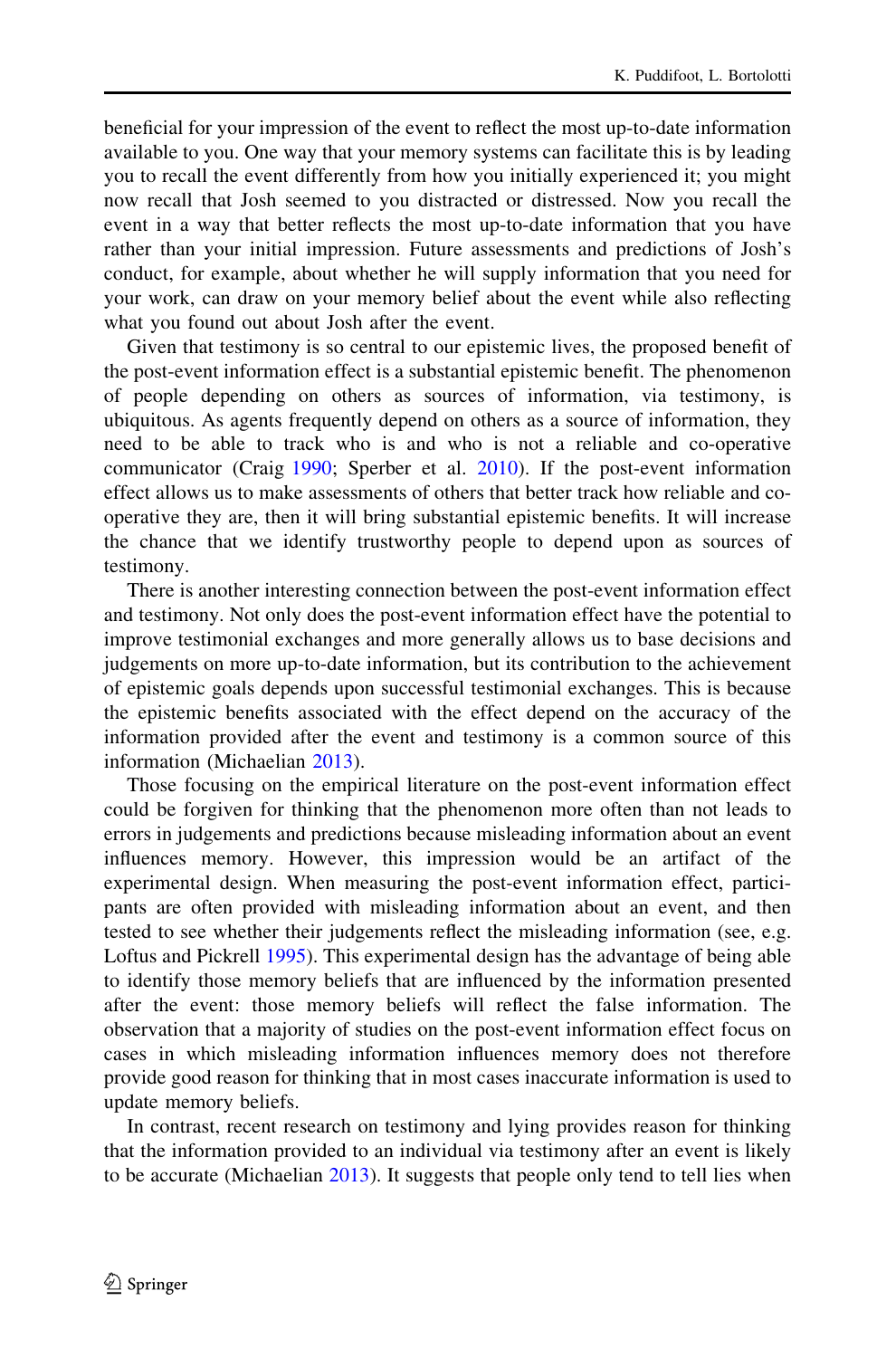they speak about themselves (De Paulo and colleagues  $1996$ ).<sup>13</sup> People tend to tell the truth as a default, choosing to lie only when telling the truth would hinder the their goals, for example, leading to some degree of social awkwardness, tension, or discomfort (Levine et al. [1999\)](#page-25-0).<sup>14</sup> This means that as long as people sharing information are knowledgeable about the subject matter that they are discussing, and are not talking about themselves, or aiming to achieve some goal that they cannot achieve through truth-telling, they are likely to present accurate information. If this information is integrated with other information deriving from a memory belief, then details that might have been missed or misrepresented can be added to the memory belief and used to improve future judgement and decision-making.

There can be epistemic benefits, then, to possessing the cognitive mechanism underlying the post-event information effect. Reconsolidation enables memory beliefs to be updated to reflect the most recent *accurate* information. People are often reliable sources of information so accurate information from testimony will often be available to update existing memory beliefs. But where people are not reliable sources of information reconsolidation will facilitate the identification of this fact due to its supporting epistemic vigilance by enabling memory beliefs about the reliability of other people to be updated to reflect the most recent accurate information. The cognitive mechanisms underlying the post-event information effect can therefore facilitate the important epistemic goals of storing the most recent information and identifying others who are reliable sources of information.<sup>15</sup>

#### 5 A robust but unacknowledged phenomenon

Sections [2](#page-4-0)[–4](#page-11-0) have identified a robust psychological phenomenon: cognitive mechanisms that systematically and predictably produce false memory beliefs but also bring significant epistemic benefits. This is an important result. It challenges the intuitive view of memory errors and provides reason for adopting a new, more forgiving approach towards memory errors. It is deeply intuitive that memory errors are a sign of the frailty of an individual's cognitive capacities, showing that a person who makes an error is more likely than others, or their past self, to make other

<sup>&</sup>lt;sup>13</sup> The study results are rather bleak, suggesting that lying is an everyday occurrence. College students lied in one in three of their social interactions, and other members of the community, who were not college students, lied in one out of five of their social interactions. Community members lied on average once a day while college students lied twice a day. However, while these results are bleak, they suggest that in the majority of social interactions, people do not intentionally tell untruths.

<sup>&</sup>lt;sup>14</sup> Participants completed a forced choice activity, and were asked to state how they would respond to various situations that they might face in everyday life. In 62.5% of situations in which people had a motive to deceive in order to achieve some goal, they said they would deceive. In contrast, in only 1.6% of cases in which there was no motive to deceive did the participant say that they would engage in deception.

<sup>&</sup>lt;sup>15</sup> Of course reconsolidation can also bring epistemic costs, see Sect. [4.2](#page-11-0) on the costs of its putative contribution to the misinformation effect. Our claim is not that the mechanism is infallible, or even that it is reliable, but rather that it can, at times, provide an important contribution to the achievement of epistemic goals, that it is useful to acknowledge.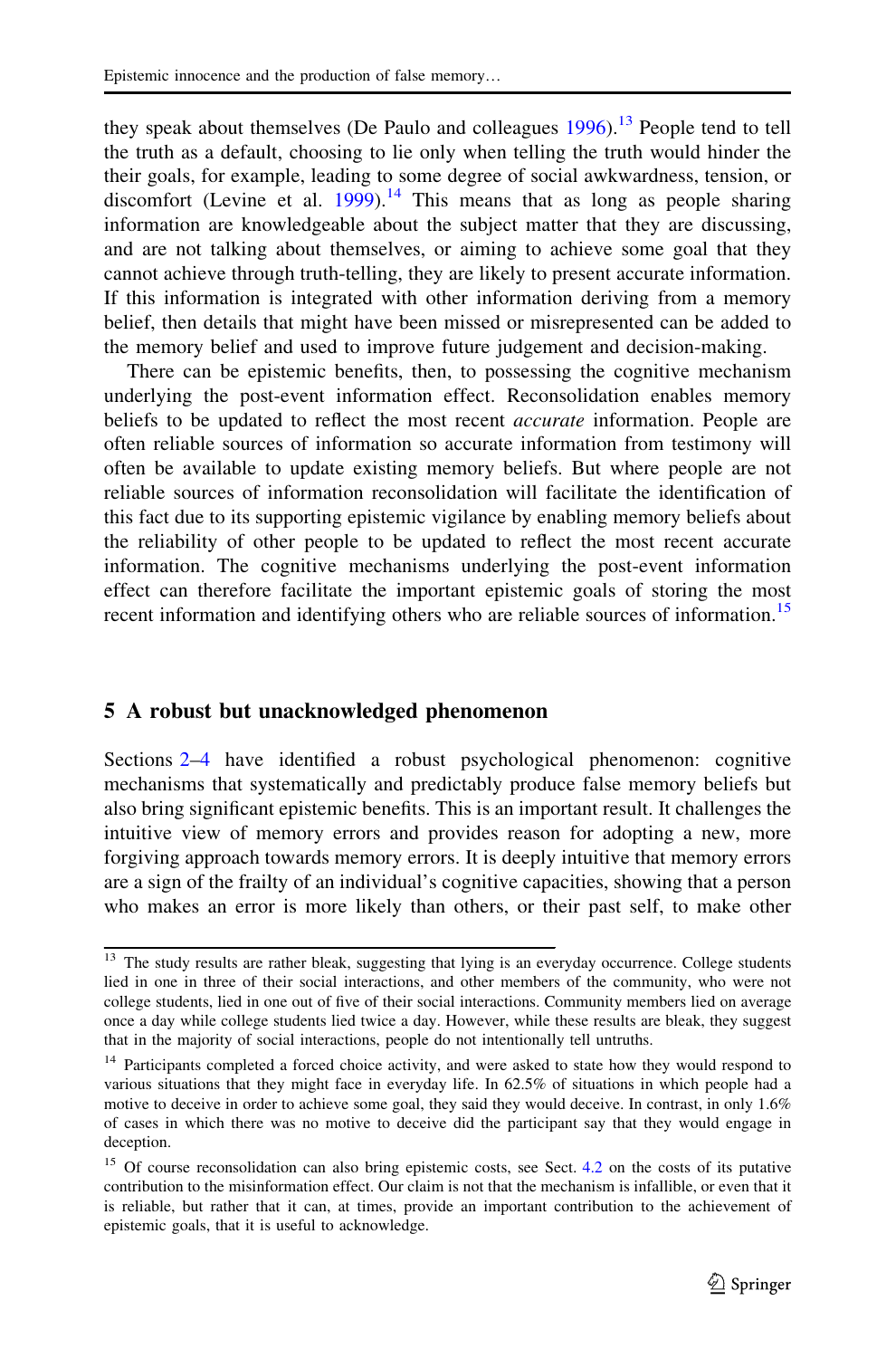errors.<sup>16</sup> When we mistakenly remember that x occurred or that x occurred in way y we might take this to be a sign that we are becoming more susceptible to making errors than our past selves and others. We might consequently view ourselves as incompetent epistemic agents.

In contrast, the discussion so far shows that some memory errors are the result of the ordinary operation of cognitive mechanisms that are found across the human species. They do not indicate that memory systems are becoming more susceptible to errors. It might nonetheless be natural to think that it would be altogether preferable from an epistemic perspective to have memory systems that function like a storehouse from which we could retrieve complete and accurate records of discreet events. The arguments presented in Sects. [2–](#page-4-0)[4](#page-11-0) show that this too is a mistake. There are epistemic benefits associated with the possession of cognitive mechanisms that store information in forms other than complete and accurate records of discreet events. The arguments of Sects. [2](#page-4-0)[–4](#page-11-0) therefore present a challenge to folk conceptions of human memory errors.

Existing epistemological theories are not able to adequately capture this challenge. A brief survey illustrates this point. Deontological theories focus on whether or not a believer has done all that she could do with respect to the goal of forming a true belief (see, e.g. Chisholm [1977\)](#page-24-0). Virtue responsibilist theories focus on whether the believer has displayed positive intellectual character traits in the formation of the belief, e.g. being conscientious, open-minded, etc. (Montmarquet [1987,](#page-25-0) [1993](#page-25-0); Zagzebski [1996\)](#page-26-0). On each of these types of accounts, a belief has good epistemic standing if the epistemic agent has acted in a responsible way, doing their duty or being virtuous. Because of the focus on the responsibility of the epistemic agent, these epistemological accounts are not able to capture the epistemic benefits of cognitive mechanisms responsible for the formation of memory belief distortions. When cognitive mechanisms lead a person to think about associated concepts, form gist-representations, combine information from imagination and memory and update memory beliefs these phenomena are not the result of a believer being epistemically responsible. They are not the result of intentional action on the part of the believer. The epistemic benefits of the operation of the cognitive mechanisms will consequently not be captured by the deontological or virtue responsibilist approaches.

It might seem as if the shortcoming of the deontological and virtue-responsibilist approaches is that they focus on the epistemic agent rather than the cognitive mechanisms that systematically and predictably lead to the formation of false memory beliefs. It might therefore be thought that an approach that focuses on cognitive mechanisms will be more successful. The reliabilist approach is representative of such an approach. On a reliabilist approach, positive epistemic

<sup>&</sup>lt;sup>16</sup> In fact, the folk conception is probably a little more nuanced than this. It seems that we frequently allow that members of some groups (e.g. eccentric philosophy professors) can make errors without being cognitively frail. However, in general memory errors are taken to be a sign of cognitive frailty. Moreover, with regards to certain vulnerable social groups (e.g. older people, people with learning disabilities) memory errors are especially likely to be taken to be a sign of cognitive frailty. Our argument shows that this will frequently be an error.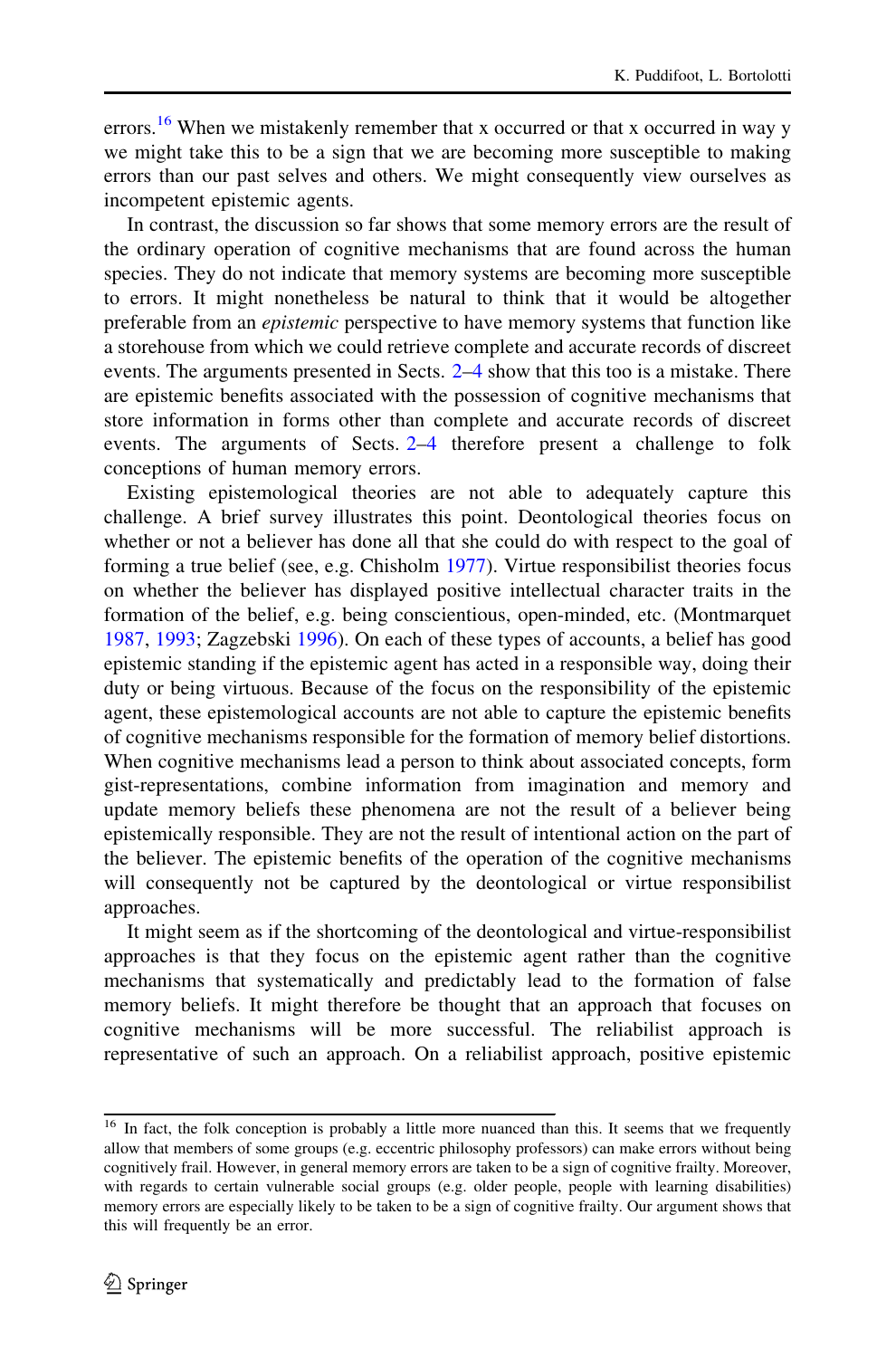standing is attributed to a belief if a reliable belief forming process, cognitive mechanism or method produces it (see, e.g. Goldman [1979\)](#page-24-0). It might be thought the reliabilist approach can capture the epistemic benefits of the cognitive mechanisms that produce false memory beliefs by tagging those mechanisms as reliable (Michaelian [2011](#page-25-0), [2013\)](#page-25-0). However, there are a number of reasons why a reliabilist approach would fail to capture the robust phenomenon identified in Sects. [2](#page-4-0)[–4](#page-11-0).

First, reasons have been given in Sects. [2](#page-4-0)[–4](#page-11-0) for thinking that the cognitive mechanisms bring various epistemic benefits. But this does not mean the mechanisms reliably produce true beliefs. Indeed, we have stressed that the same cognitive mechanisms that bring epistemic benefits often produce false memory beliefs and remained neutral about whether the ratio of true to false beliefs means that it is appropriate to label the mechanisms as reliable.

Second, on a reliabilist approach, memory beliefs would be accorded positive epistemic status only if they were produced by belief forming processes, cognitive mechanisms or methods that reliably produce true *memory beliefs*. The reliabilist approach could therefore capture the phenomenon of false memory beliefs being formed by mechanisms that reliably produce true memory beliefs. But this is not the nature of the phenomenon under current discussion. The current discussion focuses on how false memory beliefs can be formed by mechanisms that improve the chances of the believer achieving numerous epistemic goals, including futureoriented goals like predicting the future and identifying reliable testifiers who will provide a good source of information in the future. A reliabilist approach would fail to capture the breadth of epistemic benefits that can be gained as a result of the operation of the cognitive mechanisms that produce distorted memory beliefs by solely focusing on the tendency of the mechanisms to produce true *memory* beliefs.

A consequentialist approach that assigns positive epistemic status to a belief based on whether the possession of the belief brings positive epistemic consequences (see, e.g. Bortolotti [2015,](#page-24-0) [2016\)](#page-24-0) also fails to capture the types of cases outlined in Sects. [2](#page-4-0)[–4](#page-11-0). According to such an approach, a false memory belief could be accorded positive epistemic status as long as it increased the chances of the believer obtaining some epistemic good, such as true belief, knowledge or understanding. However, the focus of the current discussion is on the epistemic benefits of possessing the cognitive mechanisms responsible for false memory beliefs, not the benefits of possessing the beliefs. It is therefore necessary to switch attention away from the epistemic benefits of the beliefs towards the epistemic benefits of the cognitive mechanisms to properly focus on the phenomenon identified in Sects. [2](#page-4-0)[–4](#page-11-0).

There is therefore an important and robust phenomenon of false memory beliefs being produced by the ordinary operation of cognitive mechanisms that bring various epistemic benefits, improving our chances of obtaining epistemic goods like true belief, knowledge and understanding. This phenomenon challenges the folk conception of memory errors as solely indicating that a person is less reliable than their past self or others, e.g. as a source of information. The folk conception suggests that our memory errors should present a challenge to our view of ourselves as competent epistemic agents. This, in turn, can influence how we view our intelligence, our potential to contribute to public discourse, and so on. It would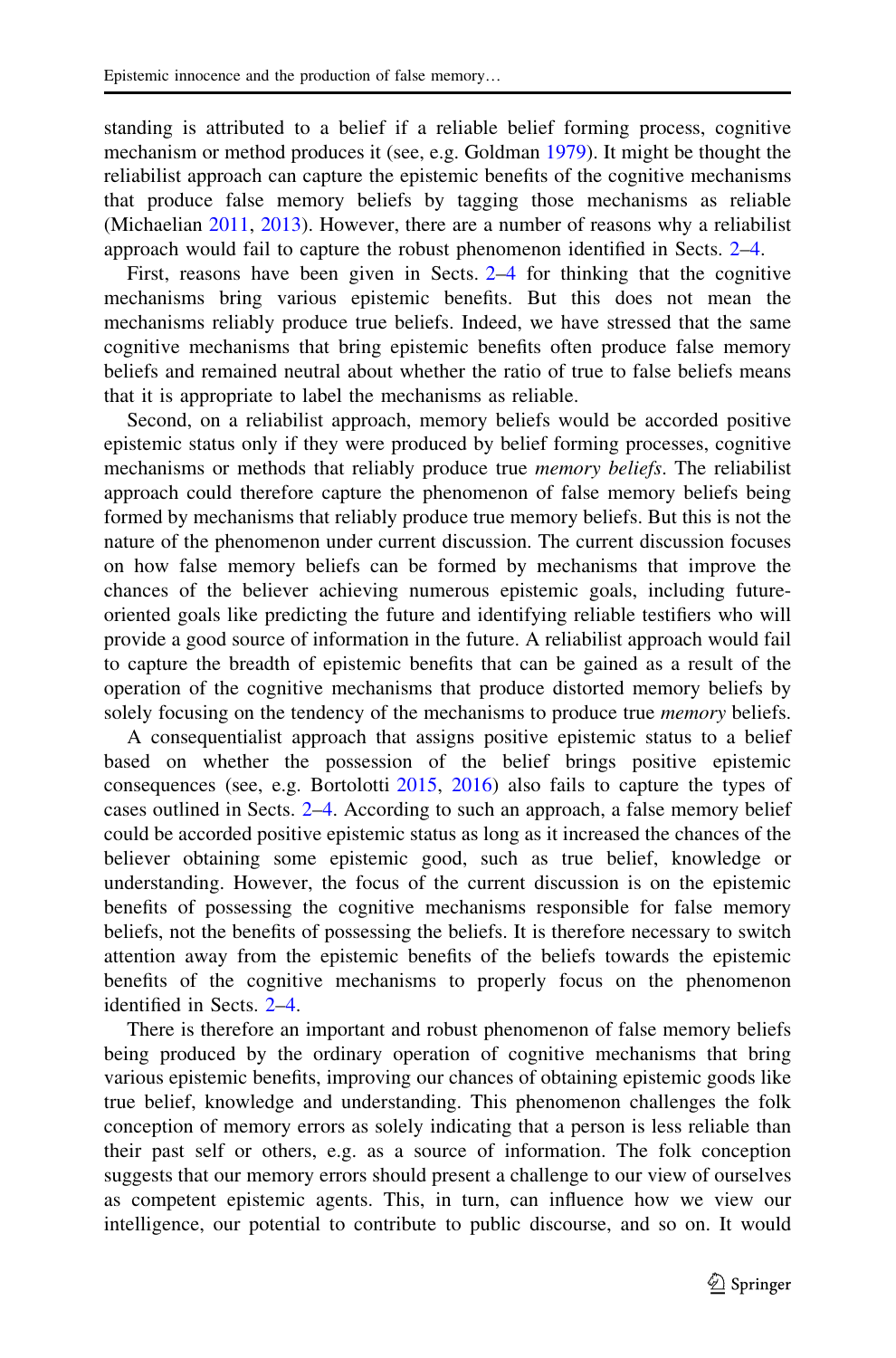therefore be of great value to be able to tag the phenomenon identified in Sects. [2–](#page-4-0)[4.](#page-11-0) However, existing epistemological theories do not adequately capture the phenomenon.

#### 6 Introducing epistemic innocence

So far, then, it has been found that there is a robust psychological phenomenon that could challenge the folk conception of memory errors and that epistemological theories do not capture this phenomenon. This section introduces the notion of epistemic innocence, which, it shall be argued in the next section, can capture the phenomenon if it is suitably expanded.

The notion of *innocence* is deployed in a variety of contexts, but there are two senses of 'innocent' that resonate with the use we propose and both come from the legal account of innocence-defence (see Botterell [2009](#page-24-0)). In so-called justificationdefence, an act that is objectionable is not condemned when it prevents serious harm from occurring. Innocence here is due to the act being an effective response to an emergency situation. In legal contexts, self-defence is the most common example of this form of innocence. The person is not criminally liable for acting in self-defence even though her act would in other circumstances constitute an offence. In so-called excuse-defence, an act that is objectionable is not condemned when the person performing it either could not have done otherwise (e.g., as in duress or compulsion) or did not realise that the act was objectionable (e.g., due to intoxication or insanity). Innocence here is due to the person not being responsible for performing the act  $17$ 

It is useful to apply the notion of *innocence defence* to the epistemic domain. We can think about whether adopting a belief that is inaccurate or ill-grounded has any epistemic benefits. For instance, having an epistemically costly belief is epistemically innocent iff:

(Epistemic Benefit) Adopting the belief delivers some significant epistemic benefit to an agent at a time, such as the prevention of a serious epistemic harm; and

(No Alternatives) A less epistemically costly belief that would deliver the same epistemic benefit is not available to that agent at that time.

The notion of epistemic innocence has been applied so far to instances of beliefs that have evident epistemic costs but also significant epistemic benefits that could not be obtained in the absence of the costs. Examples of epistemically innocent beliefs are motivated delusions (Bortolotti [2015\)](#page-24-0), delusions in schizophrenia (Bortolotti [2016\)](#page-24-0), delusions in depression (Antrobus and Bortolotti [2016\)](#page-24-0),

 $17$  According to Andrew Botterell ([2009\)](#page-24-0), the distinction between the two senses of innocence is controversial in the legal literature. Those who believe that there is a genuine distinction between the two talk about the person's responsibility for the action or about her entitlement to act. In one version of the distinction, a justification seems to provide a stronger defence than an excuse: the person whose act is justified was entitled to act in that way, whereas the person whose act is excused is merely not blameworthy for performing it. The distinction might equally be understood this way in the epistemic context, though we do not discuss that here.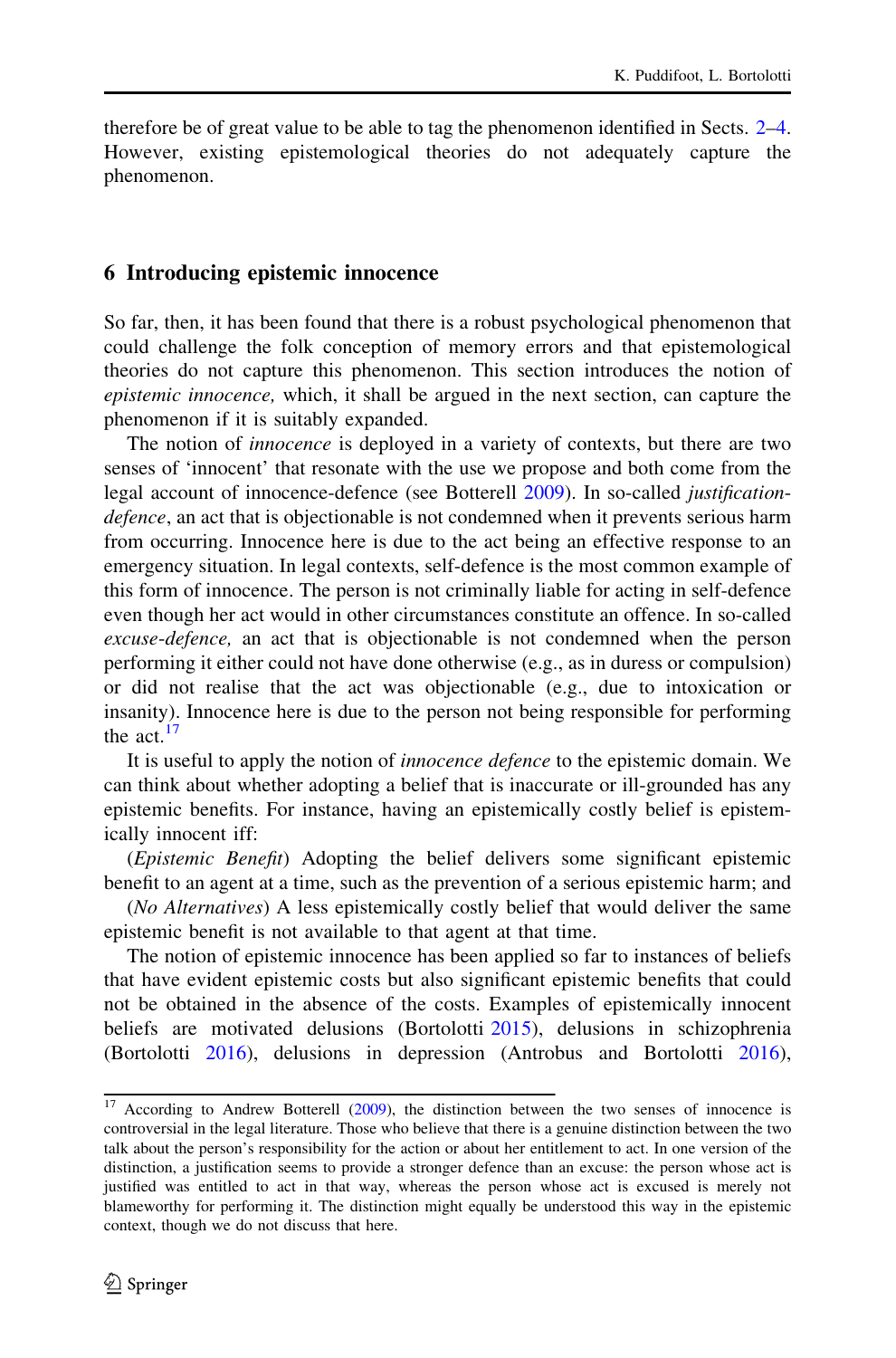confabulated explanations of actions driven by implicit bias (Sullivan-Bissett [2015\)](#page-26-0), mental states resulting from the use of psychedelic drugs (Letheby [2016\)](#page-25-0), inaccurate social cognitions that represent the world as more equal than it is (Puddifoot [2017\)](#page-25-0), and distorted memories in the clinical population (Bortolotti and Sullivan-Bissett forthcoming).

Why does epistemic innocence matter? The philosophical literature on the epistemic evaluation of beliefs (e.g., is this belief worth having?) and on the socalled 'ethics of belief' (e.g., are agents blameworthy for adopting a false or irrational belief?) has been dominated by the issues of whether a belief accurately represents reality and whether it is sufficiently supported by evidence. Other possible contributions of beliefs to epistemic agency have been neglected, probably because they are often difficult to measure. However, even a false or irrational belief, one that would not meet the standards of accuracy and justification, can play an important role in the achievement of epistemic goals. For instance, in some contexts, the presence of that belief could encourage the agent to look further rather than stopping a search for relevant information or to share information with others, thereby making feedback available to the agent. The point of the notion of epistemic innocence as applied to beliefs is to make room for these valuable epistemic contributions that false or irrational beliefs can make despite failing to achieve accuracy or justification.

Thus, the notion of epistemic innocence, as it has been deployed so far, is useful because it captures the contributions to epistemic agency that false or irrational beliefs can make. In particular, it captures the fact that, due to the features of the context in which the belief is adopted, its epistemic contributions are unique to the given belief: it would be difficult or impossible for a less epistemically costly belief to make the same valuable contribution. Obviously, to claim that a belief is epistemically innocent is not to claim that it is epistemically good overall, or epistemically justified. For one thing, one may find after a cost–benefit analysis that the epistemic costs of the belief still outweigh its epistemic benefits. To recap, to say that a belief is epistemically innocent is to indicate that it has epistemic benefits that would be either difficult or impossible to attain otherwise, and thus its epistemic contribution cannot be dismissed just because it is false or irrational.

## 7 Epistemic innocence and false memory beliefs

The notion of epistemic innocence is therefore valuable because it can tag the epistemic value of beliefs that are inaccurate or irrational. It might therefore seem as if the false memory beliefs produced by the DRM, imagination inflation and the post-event information effect can be identified as epistemically innocent; that the notion of justification-defence and excuse-defence can be usefully applied to them. Some false memory beliefs in the clinical context seem to be good candidates for epistemic innocence (Bortolotti and Sullivan-Bissett forthcoming). In the context of advanced dementia, inaccurate memory beliefs can be conceived as a way to retain some accurate information about the self that could otherwise be lost. Moreover,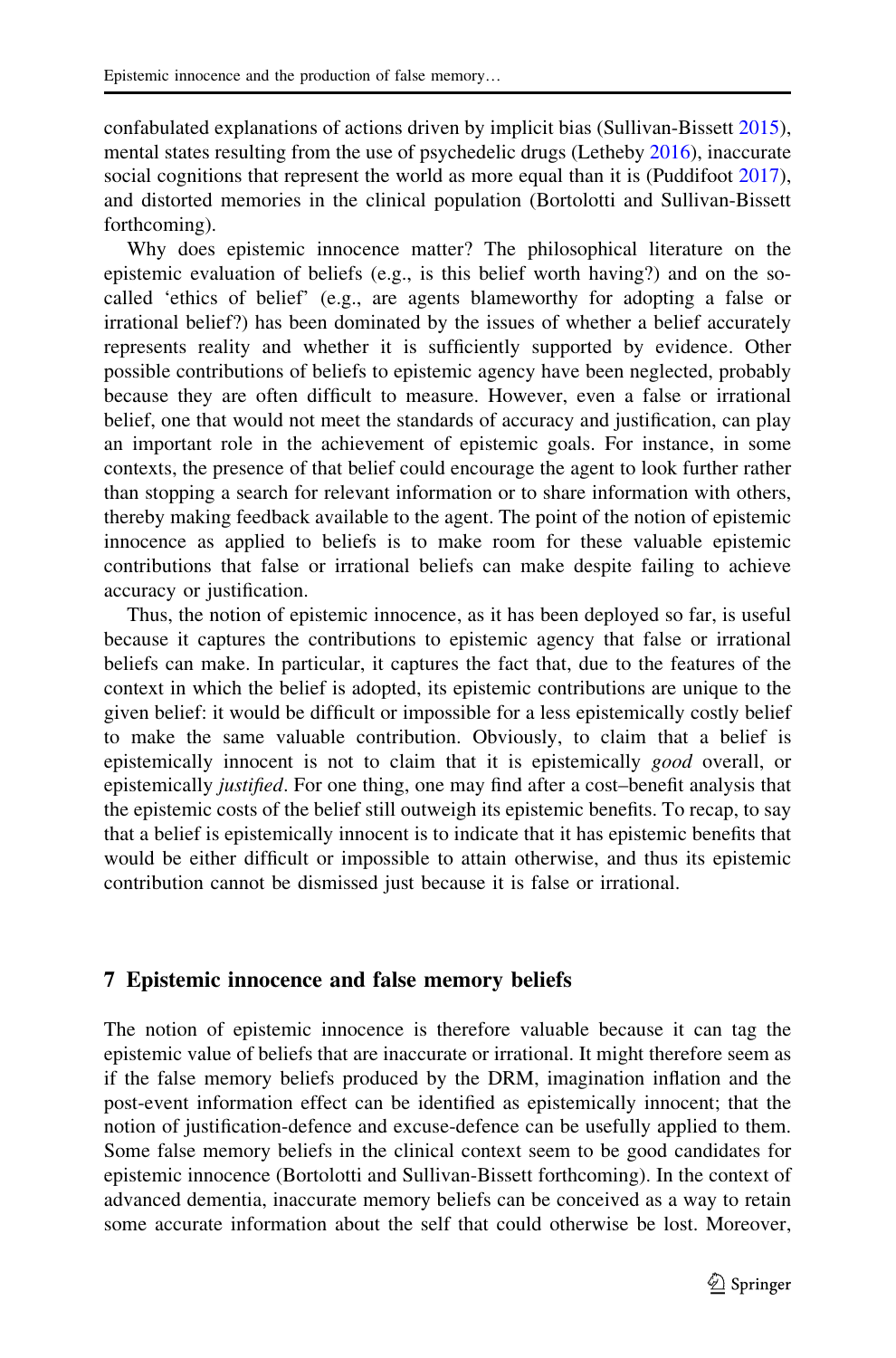they can contribute to the person maintaining social contact which enables her to exchange information and receive feedback from her peers.

In contrast, the characterisation of the notion of epistemic innocence applied so far to delusional beliefs, confabulated explanations and other epistemically costly beliefs does not capture the case where a type of belief has no epistemic benefit itself, but there are significant epistemic benefit in the mechanism(s) responsible for the production of that type of belief. It therefore does not capture the types of cases identified in Sects. [2](#page-4-0)[–4](#page-11-0). However, an expanded notion of epistemic innocence can achieve this goal. For this reason, we believe that extending the scope of the epistemic innocence notion is worthwhile. In particular, we argue that the notion of epistemic innocence can usefully be deployed to capture the phenomenon identified in Sects.  $2-4$  $2-4$  if it is extended, and suitably modified, to apply to *cognitive* mechanisms as well as individual beliefs. By extending the notion of epistemic innocence in this way it is possible to capture how we should epistemically value false memory beliefs, despite their epistemic costs, not because they also have epistemic benefits, but because they are the result of cognitive mechanisms that make a significant contribution to the achievement of important epistemic goals.

On the proposed view, a cognitive mechanism is epistemically innocent when it meets the three following conditions.

- (Epistemic Cost) Cognitive mechanism produces epistemically costly cognitive states.
- (Epistemic Benefit) Cognitive mechanism has some significant epistemic benefits for an agent.
- (*No Alternatives*) There is no available alternative cognitive mechanism that would enable the agent to avoid the epistemic costs while conferring the same epistemic benefits.

It has already been shown that the Epistemic Cost and Epistemic Benefit conditions are met by the cognitive mechanisms that produce the DRM illusion, imagination inflation and the post-event information effect. The mechanisms bring epistemic costs because they lead to false memory beliefs, a lack of self-knowledge, and false beliefs downstream (Sects. [2.2](#page-5-0), [3.2,](#page-9-0) [4.2\)](#page-11-0). It has also already been shown that they bring epistemic benefits in various forms (Sects. [2.3,](#page-5-0) [3.3](#page-9-0), [4.3](#page-12-0)).

It is therefore important to focus on whether the cognitive mechanisms meet the No Alternatives condition. It will be suggested here that it is unlikely that there are cognitive mechanisms that enable the agent to avoid the epistemic costs of having false memory beliefs while bringing the epistemic benefits of the cognitive mechanisms that produce the DRM, imagination inflation, and post-information effect. A cognitive mechanism of this type would produce true memory beliefs under the conditions in which the DRM effect, imagination inflation and the postevent information effect would lead to false memory beliefs.<sup>18</sup> They would do this while facilitating associative thinking, abstract thinking and retention of key

<sup>&</sup>lt;sup>18</sup> A cognitive mechanism could avoid the epistemic costs associated with producing false memories by producing no memories at all. However, a person endowed with such a mechanism would obviously be seriously hampered if they only used the mechanism, because they would have no memories. We are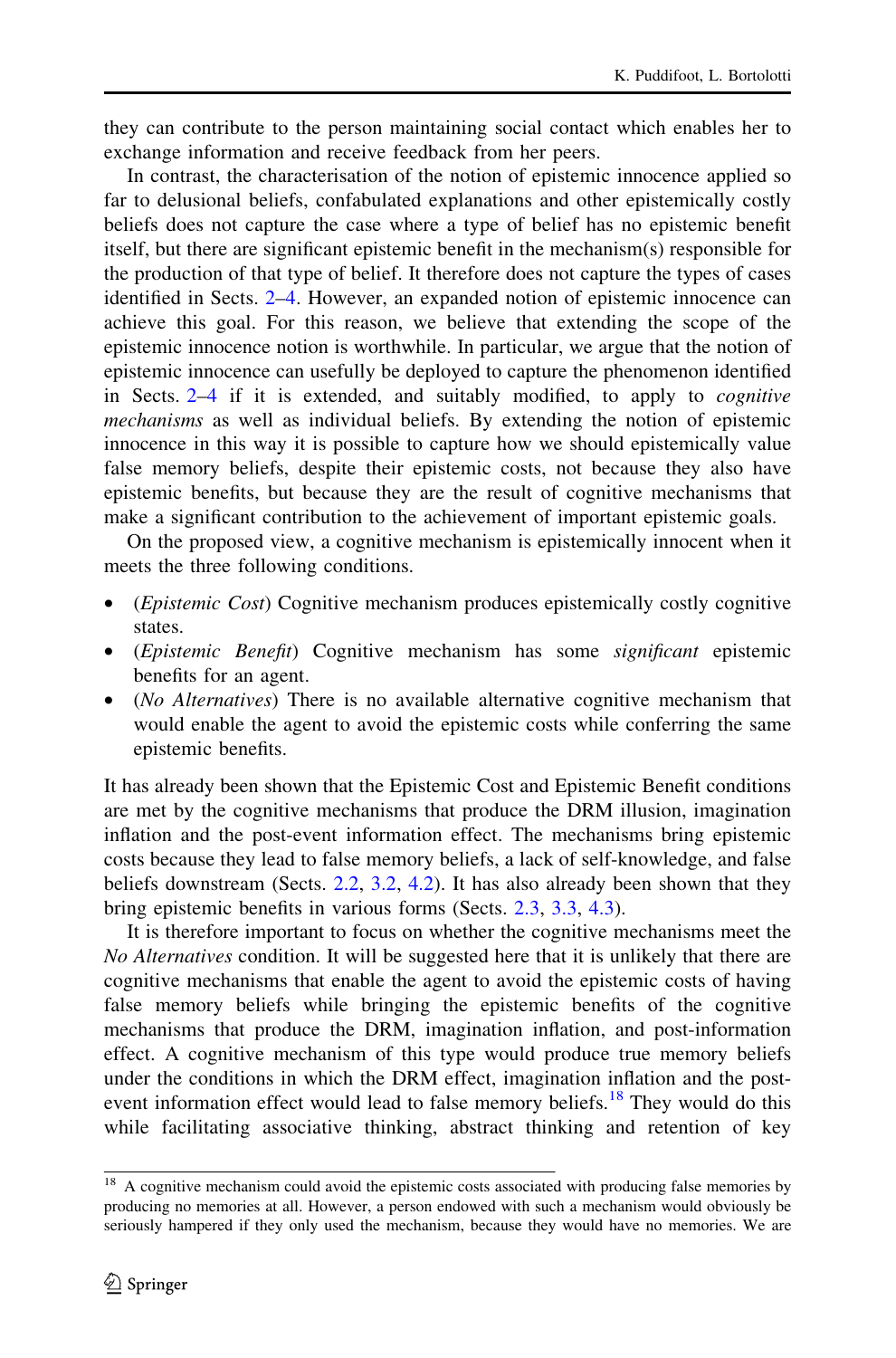information, successful flexible and dynamic prediction of the future, and the formation of memory beliefs reflecting the most recent information available to the agent. Given the speculative nature of this issue, the availability of alternative cognitive mechanisms, here we will just provide some reasons to support the view that it is unlikely that there are cognitive mechanisms that meet each of these conditions.

The main point to be recognised is that while it is within the space of logical possibilities that there could be cognitive mechanisms that produce true memory beliefs where the DRM illusion, imagination inflation and the post-event information effect lead to false memory beliefs, evidence from the cognitive sciences strongly suggests that this is not within the space of *psychological* possibilities. A memory system could store complete and accurate representations of what happened in the past. It could, in other words, function like a storehouse, storing accurate files of information ready for retrieval at some later point. However, there is consensus within the cognitive sciences (see, e.g. Schacter et al. [2007](#page-25-0), [2011](#page-26-0)) and philosophy (see e.g. De Brigard [2014](#page-24-0); Sutton [1998](#page-26-0), [2010;](#page-26-0) Michaelian [2011;](#page-25-0) Robins [2016\)](#page-25-0), and it is increasingly being acknowledge in neuroscience (see, e.g. Stickgold and Walker [2013;](#page-26-0) Eichenbaum and Cohen [2014;](#page-24-0) Richards and Frankland [2017\)](#page-25-0) that this is not how memory systems work. It is not that there are cognitive systems available to an epistemic agent or some epistemic agents at any point in time that could produce accurate memory beliefs from a storehouse. Instead, humans are solely equipped with *reconstructive memory systems* that store traces of information about events that can be flexibly recombined but also systematically and predictably produce false memory beliefs.<sup>19</sup>

The above point is nicely illustrated by considering how the DRM illusion is explained in terms of gist-representations. If we had memory systems that worked like a storehouse we could store an accurate and complete record of information about a list of words. But we do not have memory systems that operate in this way. Instead, on the gist-based explanation of the effect we briefly form verbatim representations of the items on the list, but this information quickly fades. What remains is a gist representation. Then the epistemic agent who wishes to remember what is on the list is required to construct a representation of the list based on the gist representation. It is not therefore possible for the agent to avoid the epistemic costs associated with having false memory beliefs by drawing upon a stored accurate and complete record of the list because such a record does not exist.

Footnote 18 continued

therefore concerned with whether the epistemic costs associated with false memory beliefs co-exist with the epistemic benefits associated with the cognitive mechanisms producing the memory beliefs.

 $19$  We can sometimes use props, such as shopping lists or CCTV cameras, to ensure that we can access accurate information about events in the past. However, on many occasions we will not have access to any props (e.g. because we are not aware we will need them). As a result of the inconsistency of our access to these props, even when they are coupled with our internal cognitive systems they do not count as alternatives to our constructive memory system. On very many occasions coupled systems will not bring the epistemic benefits associated with reconstructive memory systems while avoiding the epistemic costs. On those occasions there will be no alternatives to the cognitive mechanisms that produce the false memory beliefs.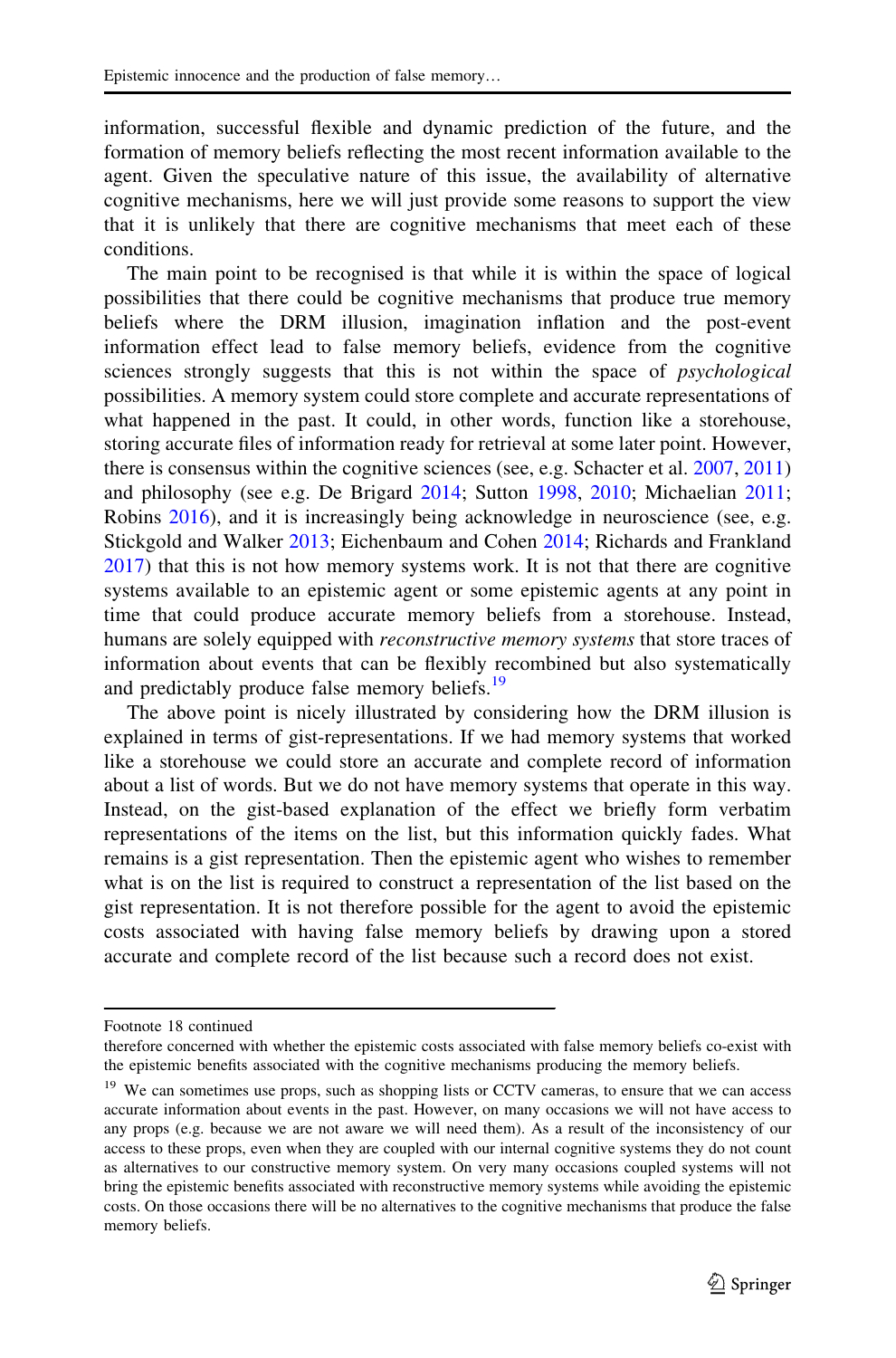It might be possible to gain some of the epistemic benefits we have identified in Sects. [2.3](#page-5-0), [3.3](#page-9-0) and [4.3](#page-12-0) from other cognitive mechanisms that do not systematically produce false memory beliefs. It is possible that some of the functions of the mechanisms we discussed could be played by a slower mechanism, that could allow for effortful reasoning and possibly be more effective at detecting distortions. However, there are two considerations that mean that such a mechanism would not present a relevant alternative.

First of all, such a mechanism would only bring the epistemic benefits under a restricted set of circumstances. It would not enable us to gain the benefits under conditions of high cognitive load or limited time. The trade off between speed, automaticity, and parsimony on one side, and accuracy and conscious control on the other side, is a well-established subject of debate in cognitive science (see, e.g. Kahneman's  $2011$ ). What this means is that people will *not* be able to gain the epistemic benefits without the epistemic costs in many contexts, i.e. those in which speedy, automatic and parsimonious responses are required. In contrast, the flexible and dynamic memory mechanisms implicated in the memory errors we discuss are likely to be able to function under conditions of high cognitive load and time limitations to produce epistemic benefits like predicting the future.

Second of all, a slower cognitive mechanism that allows for effortful reasoning would not obviously directly produce memory beliefs. Recall that an alternative to the mechanisms that we are suggesting are epistemically innocent would be a mechanism that produced true memory beliefs under the conditions where the DRM illusion, imagination inflation and the post-event information effect produce false memory beliefs (while also bringing the relevant epistemic benefits). But if we engage in careful inference, thereby gaining the epistemic benefits of forming broad associations, engaging in abstract thinking, and making inferences about what might happen in the future, including inferences that reflect the most up-to-date information that we have available to us, the product of these inferences is not likely to be a memory belief. We might remember making an inference and remember the product of the inference (e.g. remembering having a belief about what will happen in the future) but the memory beliefs would be an indirect by-product of the inference. A cognitive mechanism that produces an inferential belief (e.g. about the future) will not present a relevant alternative to the cognitive mechanisms that produce false memory beliefs, in the sense that is important to the current discussion, if it does not produce true memory beliefs because it does not (directly) produce any memory beliefs.

In sum, then, although it is logically possible for there to be cognitive mechanisms available to the epistemic agent that avoid the epistemic costs of false memory beliefs, producing true memory beliefs where the DRM illusion, imagination inflation and the post-event information effect produce false beliefs, humans are solely endowed with reconstructive memory systems. These systems produce false memory beliefs as a part of the process of bringing significant epistemic benefits. Other cognitive mechanisms might bring some of the same epistemic benefits through a process of careful inferential reasoning that could detect errors. However, these benefits will only be gained in some contexts; not those in which people are required to respond flexibly and efficiently to information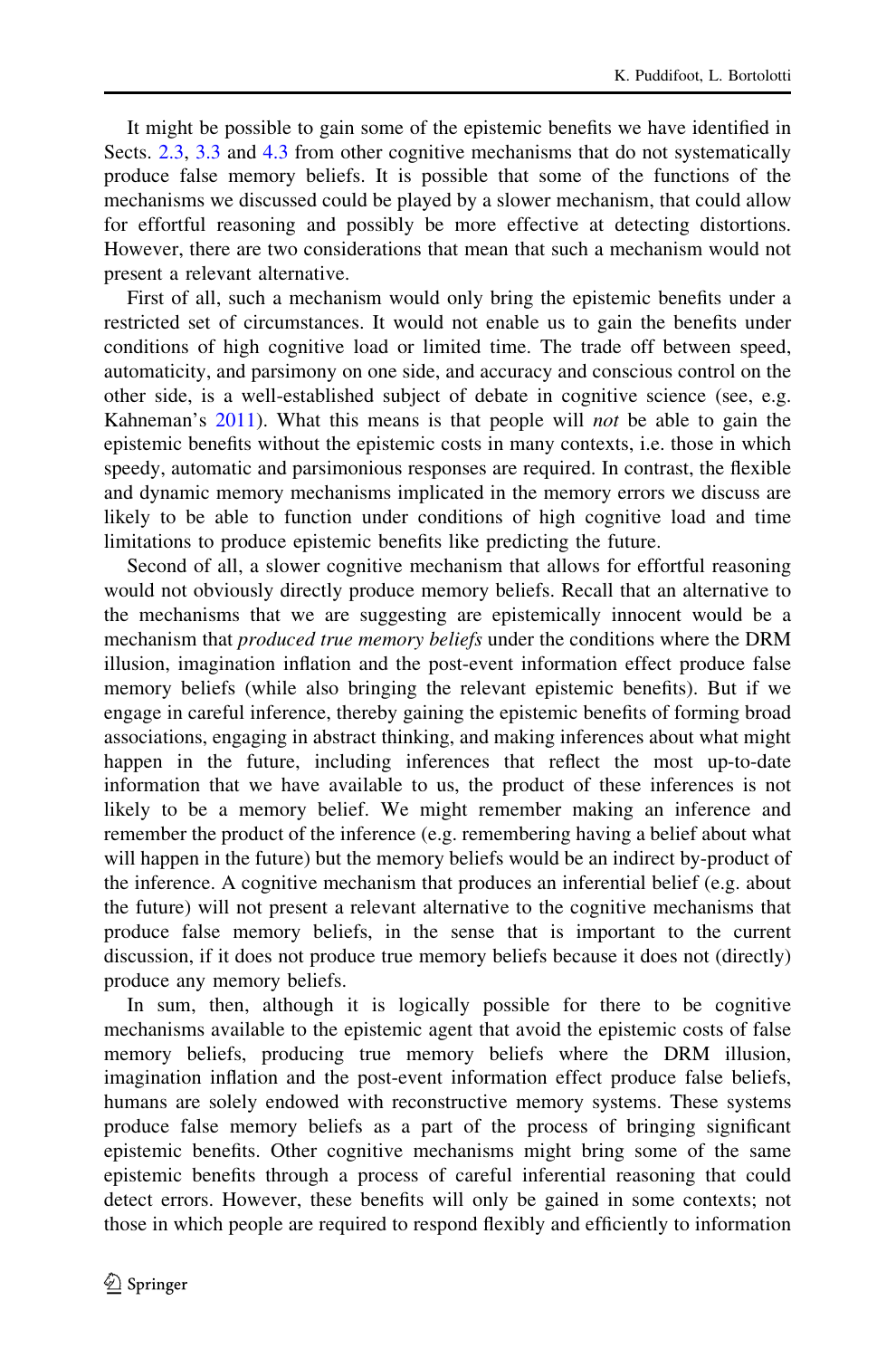found in their environments (due to cognitive load, exhaustion, etc.). In contrast, the memory systems that produce false memory beliefs are flexible and efficient and can bring benefits even under such unfavourable conditions. Moreover, cognitive mechanisms that utilise careful inferential reasoning to gain benefits such as making broad associations between information, engaging in abstract reasoning and predicting the future are likely not to directly produce memory beliefs. They will therefore not ensure that the agent avoids the epistemic costs associated with false memory beliefs in the relevant sense because they will not produce true memory beliefs.

What this means is that the notion of epistemic innocence, extended to apply to cognitive mechanisms, can capture the phenomenon of false memory beliefs being formed by cognitive mechanisms that bring a vast set of epistemic benefits. The cognitive mechanisms are epistemically innocent because although their operation brings epistemic costs by producing false memory beliefs it also has significant epistemic benefits for an agent. Moreover, no alternative cognitive mechanism would avoid the costs to the agent that are associated with false memory beliefs while conferring the same epistemic benefits.

With this extended notion of epistemic innocence it is possible to tag the cognitive mechanisms that produce the types of false memory beliefs that are discussed here and commonly in cognitive science in a way that captures how there can be epistemic gains associated with the production of the false memory beliefs. It is possible to identify the error that people make when they assume that their memory errors indicate that they are poor epistemic agents. It is possible to articulate the valuable roles performed by the cognitive mechanisms that systematically and predictably produce false memory beliefs that are not captured by focusing on the accuracy of the memory beliefs alone.

## 8 Conclusion

Memory errors bring substantial epistemic costs. However, we have shown that the cognitive mechanisms that produce false memory beliefs commonly discussed in the cognitive sciences often produce a variety of significant epistemic benefits. They can facilitate the achievement of significant epistemic goals, such as the formation of broad associations between information, the acquisition of knowledge gained through abstract thinking, and successful predictions about the future that reflect the most up-to-date information available to the agent.

It is natural to take memory errors to indicate the cognitive frailty of the person making the errors, showing that they less reliable as a source of information than others or their past self, and even that they are a poor epistemic agent. However, we have shown that memory errors can be the result of the ordinary operation of cognitive mechanisms found across the species that bring great epistemic benefits.

Neither folk psychology nor existing epistemological theories can adequately capture the epistemic benefits of the possession of the cognitive mechanisms that produce the false memory beliefs discussed in this paper. However, the notion of epistemic innocence, suitably extended and modified to apply to cognitive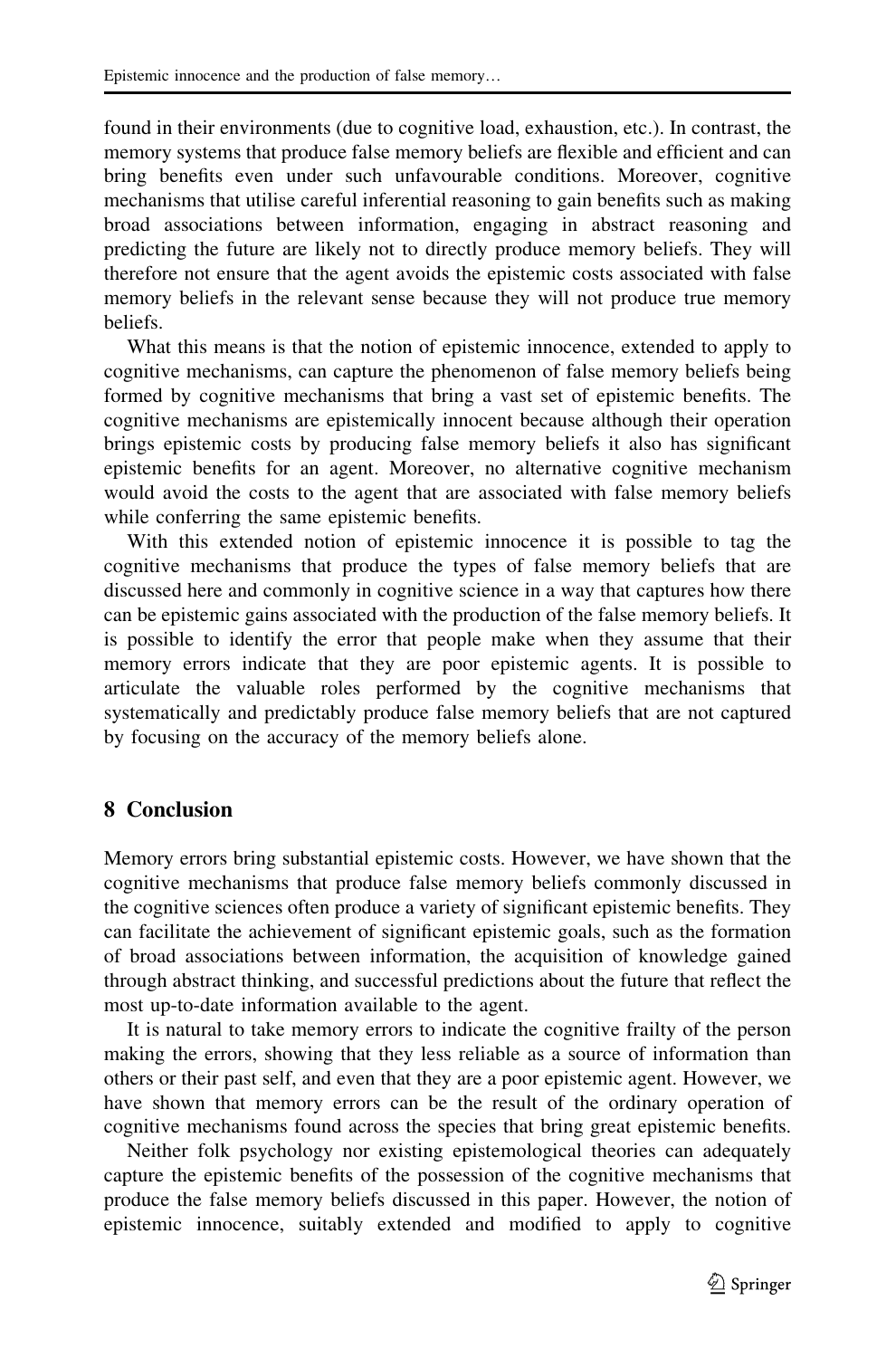<span id="page-24-0"></span>mechanisms, can do so. This means that the notion of epistemic innocence can contribute to an improved understanding of a crucial aspect of our cognitive and epistemic lives.

Acknowledgements The authors acknowledge the support of the European Research Council under the Consolidator grant agreement number 616358 for a project called Pragmatic and Epistemic Role of Factually Erroneous Cognitions and Thoughts (PERFECT). Thanks go to audiences at the PERFECT Memory Workshop 2017 and the Jowett Society at the University of Oxford for helpful feedback on earlier versions of the paper.

Open Access This article is distributed under the terms of the Creative Commons Attribution 4.0 International License ([http://creativecommons.org/licenses/by/4.0/\)](http://creativecommons.org/licenses/by/4.0/), which permits unrestricted use, distribution, and reproduction in any medium, provided you give appropriate credit to the original author(s) and the source, provide a link to the Creative Commons license, and indicate if changes were made.

#### **References**

- Antrobus, M., & Bortolotti, L. (2016). Depressive delusions. Filosofia Unisinos, 17(2), 192.
- Bortolotti, L. (2015). The epistemic innocence of motivated delusions. Consciousness and Cognition, 33, 490–499.
- Bortolotti, L. (2016). Epistemic benefits of elaborated and systematized delusions in schizophrenia. The British Journal for the Philosophy of Science, 67(3), 879–900.
- Botterell, A. (2009). A primer on the distinction between justification and excuse. Philosophy Compass, 4(1), 172–196.
- Boyer, P. (2008). Evolutionary economics of mental time travel? Trends in Cognitive Sciences, 12(6), 219–224.
- Brainerd, C. J., & Reyna, V. F. (2002). Fuzzy-trace theory and false memory. Current Directions in Psychological Science, 11(5), 164–169.
- Brewer, W. F., & Treyens, J. C. (1981). Role of schemata in memory for places. Cognitive Psychology, 13(2), 207–230.
- Chisholm, R. (1977). Theory of knowledge (2d ed.). Englewood Cliffs, NJ.: Prentice-Hall.
- Craig, E. (1990). Knowledge and the state of nature: An essay in conceptual synthesis. Oxford: Clarendon Press.
- De Brigard, F. (2014). Is memory for remembering? Recollection as a form of episodic hypothetical thinking. Synthese, 191(2), 155–185.
- Deese, J. (1959). On the prediction of occurrence of particular verbal intrusions in immediate recall. Journal of Experimental Psychology, 58(1), 17–22.
- DePaulo, B. M., Kashy, D. A., Kirkendol, S. E., Wyer, M. M., & Epstein, J. A. (1996). Lying in everyday life. Journal of Personality and Social Psychology, 70(5), 979–995.
- Edelson, M., Sharot, T., Dolan, R. J., & Dudai, Y. (2011). Following the crowd: Brain substrates of longterm memory conformity. Science, 333(6038), 108–111.
- Eichenbaum, H., & Cohen, N. J. (2014). Can we reconcile the declarative memory and spatial navigation views on hippocampal function? Neuron, 83(4), 764–770.
- Fernández, J. (2015). What are the benefits of memory distortion? Consciousness and Cognition, 33, 536–547.
- Gallo, D. A. (2010). False memories and fantastic beliefs: 15 years of the DRM illusion. Memory & Cognition, 38(7), 833–848.
- Garry, M., Manning, C. G., Loftus, E. F., & Sherman, S. J. (1996). Imagination inflation: Imagining a childhood event inflates confidence that it occurred. Psychonomic Bulletin & Review, 3(2), 208–214.
- Goldman, A. I. (1979). What is justified belief? In *Justification and knowledge* (pp. 1–23). Springer, Berlin, Netherlands.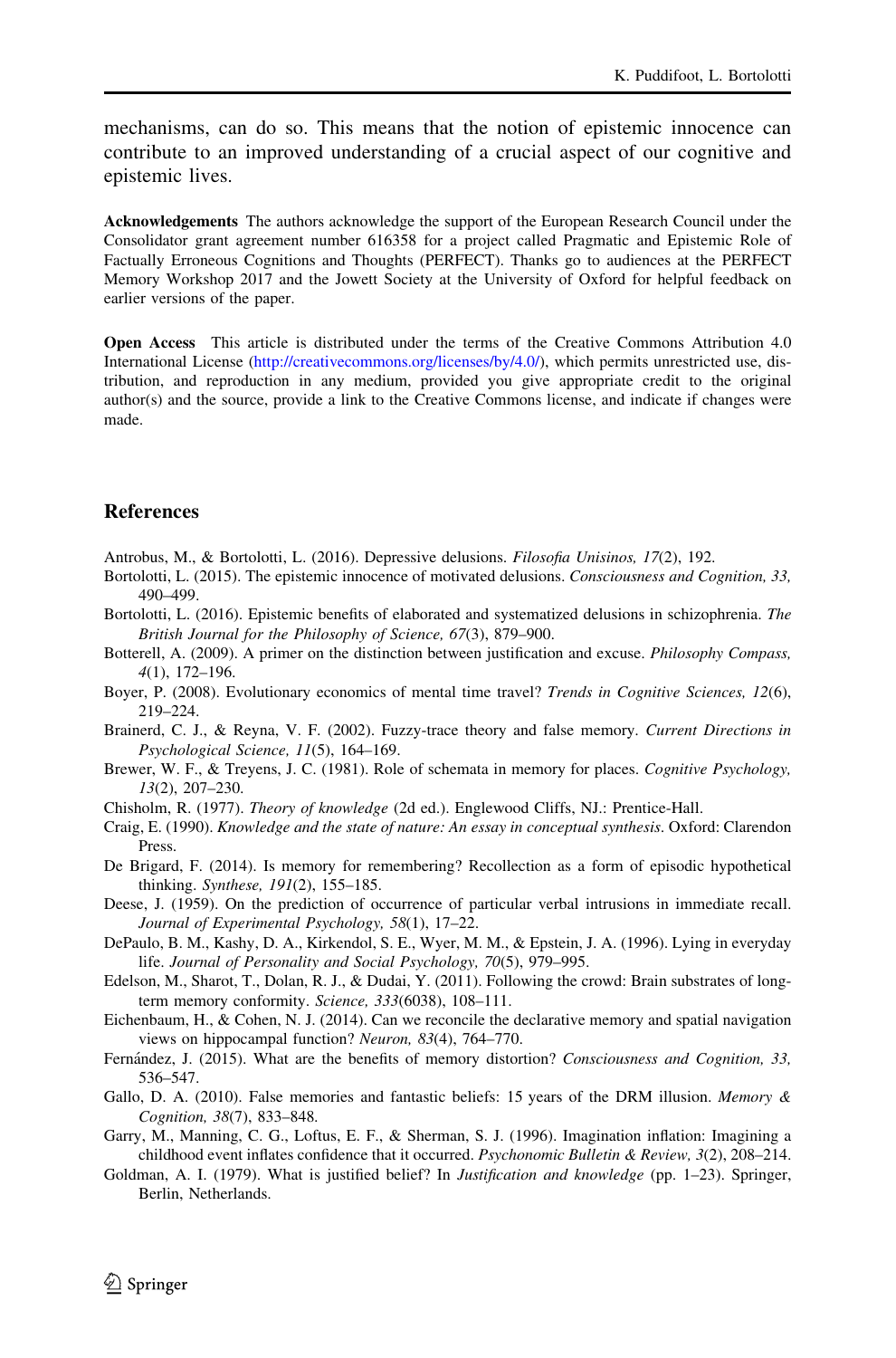- <span id="page-25-0"></span>Gonsalves, B., Reber, P. J., Gitelman, D. R., Parrish, T. B., Mesulam, M. M., & Paller, K. A. (2004). Neural evidence that vivid imagining can lead to false remembering. Psychological Science, 15(10), 655–660.
- Hupbach, A., Gomez, R., Hardt, O., & Nadel, L. (2007). Reconsolidation of episodic memories: A subtle reminder triggers integration of new information. Learning & Memory,  $14(1-2)$ ,  $47-53$ .

Kahneman, D. (2011). Thinking, fast and slow. Basingstoke: Macmillan.

- Kennett, J., & Matthews, S. (2009). Mental time travel, agency and responsibility. In M. Broome & L. Bortolotti (Eds.), Psychiatry as cognitive neuroscience: Philosophical perspectives. Oxford: Oxford University Press.
- Kensinger, E. A., & Schacter, D. L. (2005). Neural processes underlying memory attribution on a realitymonitoring task. Cerebral Cortex, 16(8), 1126–1133.
- Letheby, C. (2016). The epistemic innocence of psychedelic states. Consciousness and Cognition, 39, 28–37.
- Levine, T. R., Park, H. S., & McCornack, S. A. (1999). Accuracy in detecting truths and lies: Documenting the ''veracity effect''. Communication Monographs, 66(2), 125–144.
- Loftus, E. (1996). Memory distortion and false memory creation. Bulletin of the American Academy of Psychiatry and Law, 24(3), 281–295.
- Loftus, E. F., & Palmer, J. C. (1974). Reconstruction of automobile destruction: An example of the interaction between language and memory. Journal of Verbal Learning and Verbal Behaviour, 13(5), 585–589.
- Loftus, E. F., & Pickrell, J. E. (1995). The formation of false memories. *Psychiatric Annals*, 25(12), 720–725.
- McCarroll, C. J. (2017). Looking the past in the eye: Distortion in memory and the costs and benefits of recalling from an observer perspective. Consciousness and Cognition, 49, 322–332.
- Michaelian, K. (2011). Generative memory. Philosophical Psychology, 24(3), 323–342.
- Michaelian, K. (2013). The information effect: Constructive memory, testimony, and epistemic luck. Synthese, 190(12), 2429–2456.
- Montmarquet, J. (1987). Epistemic virtue. Mind, 96, 482–497.
- Montmarquet, J. (1993). Epistemic virtue and doxastic responsibility. Lanham, MD: Rowman & Littlefield.
- Nader, K., & Einarsson, E. Ö. (2010). Memory reconsolidation: An update. Annals of the New York Academy of Sciences, 1191(1), 27–41.
- Nash, R. A., Wade, K. A., & Lindsay, D. S. (2009). Digitally manipulating memory: Effects of doctored videos and imagination in distorting beliefs and memories. Memory & Cognition, 37(4), 414–424.
- Payne, D. G., Elie, C. J., Blackwell, J. M., & Neuschatz, J. S. (1996). Memory illusions: Recalling, recognizing, and recollecting events that never occurred. Journal of Memory and Language, 35, 261–285.
- Platt, R. D., Lacey, S. C., Iobst, A. D., & Finkelman, D. (1998). Absorption, dissociation, and fantasyproneness as predictors of memory distortion in autobiographical and laboratory-generated memories. Applied Cognitive Psychology, 12, S77–S89.
- Puddifoot, K. (2017). Dissolving the epistemic/ethical dilemma over implicit bias. Philosophical Explorations, 20(sup1), 73–93.
- Reyna, V. F., Corbin, J. C., Weldon, R. B., & Brainerd, C. J. (2016). How fuzzy-trace theory predicts true and false memories for words, sentences, and narratives. Journal of Applied Research in Memory and Cognition, 5(1), 1–9.
- Richards, B. A., & Frankland, P. W. (2017). The persistence and transience of memory. Neuron, 94(6), 1071–1084.
- Robins, S. K. (2016). Misremembering. Philosophical Psychology, 29(3), 432–447.
- Roediger, H. L., & McDermott, K. B. (1995). Creating false memories: Remembering words not presented in lists. Journal of Experimental Psychology. Learning, Memory, and Cognition, 21(4), 803–814.
- Roediger, H. L., III, & McDermott, K. B. (2000). Tricks of memory. Current Directions in Psychological Science, 9(4), 123–127.
- Schacter, D. L., Addis, D. R., & Buckner, R. L. (2007). Remembering the past to imagine the future: The prospective brain. Nature Reviews Neuroscience, 8(9), 657.
- Schacter, D. L., Addis, D. R., Hassabis, D., Martin, V. C., Spreng, R. N., & Szpunar, K. K. (2012). The future of memory: Remembering, imagining, and the brain. Neuron, 76(4), 677–694.